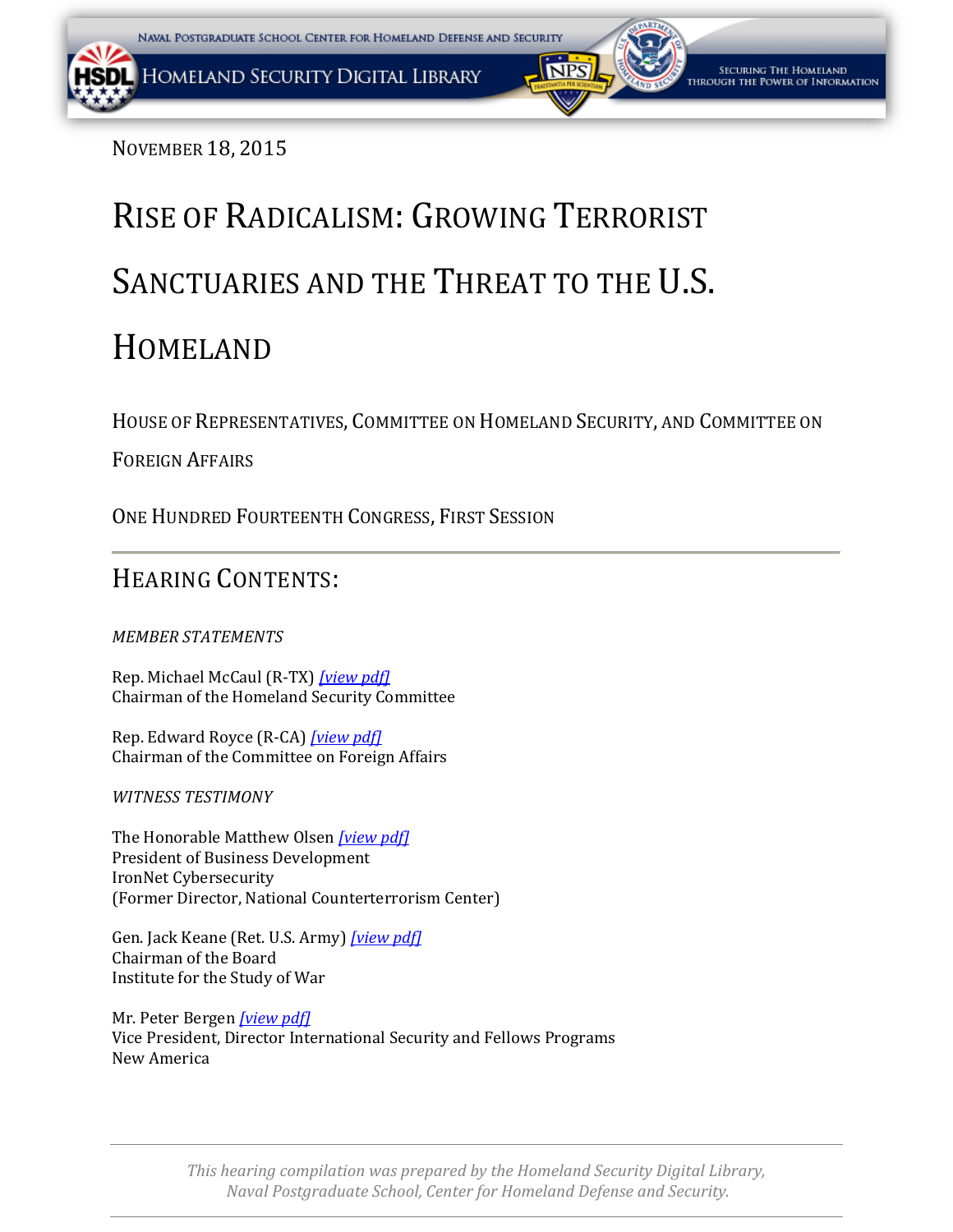## *AVAILABLE WEBCAST(S)\*:*

## *[\[Full Hearing\]](https://youtu.be/Oj1xnhsDe6g)*

## *COMPILED FROM:*

• *[https://homeland.house.gov/hearing/the-rise-of-radicalism-growing-terrorist-sanctuaries](https://homeland.house.gov/hearing/the-rise-of-radicalism-growing-terrorist-sanctuaries-and-the-threat-to-the-u-s-homeland/)[and-the-threat-to-the-u-s-homeland/](https://homeland.house.gov/hearing/the-rise-of-radicalism-growing-terrorist-sanctuaries-and-the-threat-to-the-u-s-homeland/)*

*\* Please note: Any external links included in this compilation were functional at its creation but are not maintained thereafter.*

> *This hearing compilation was prepared by the Homeland Security Digital Library, Naval Postgraduate School, Center for Homeland Defense and Security.*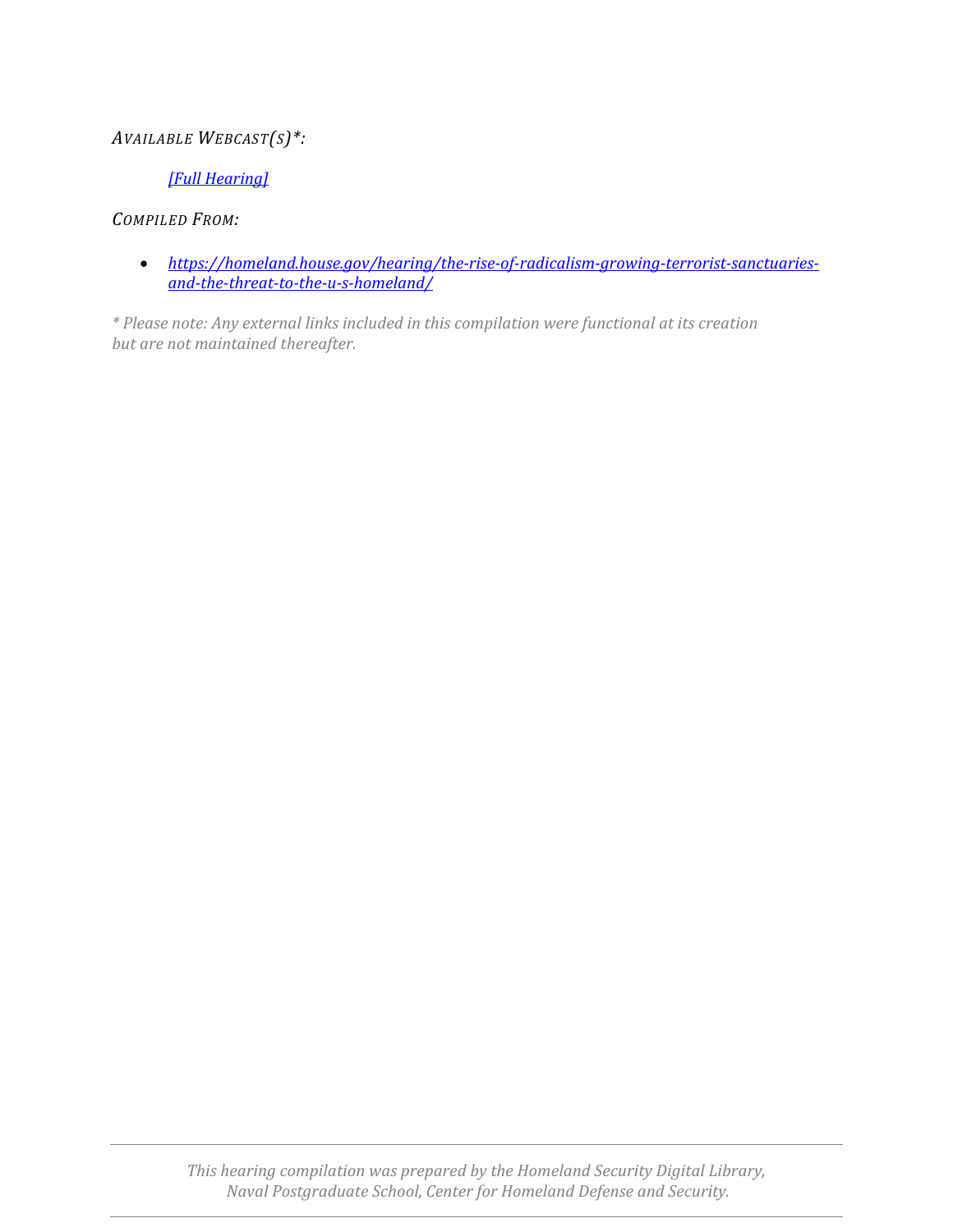

<span id="page-2-0"></span>**OPENING STATEMENT**  November 18, 2015

**MEDIA CONTACTS** Susan Phalen, Matthew Ballard

## **Statement of Chairman Michael T. McCaul (R-TX) House Homeland Security Committee**

*The Rise of Radicalism: Growing Terrorist Sanctuaries and the Threat to the U.S. Homeland*

Remarks as Prepared

Before we begin, I would like to have a moment of silence in memory of those who lost their lives in the attacks in Paris and in honor of those who were wounded. \*\*\*

Today we must make this much clear: we are at war.

The world was reminded last week that Islamist terrorists are seeking to harm our people, destroy our way of life, and undermine the foundational principles of the free world.

The Paris attacks also confirmed our worst fears—that of the thousands of foreign fighters who have gone to Syria and Iraq to join ISIS, some would be deployed to bring terror back to the West. For more than a year, my Committee has warned of this growing threat.

We launched a bipartisan Congressional task force to focus on closing security gaps—both at home and abroad—to make it harder for terrorists and foreign fighters to slip across the border undetected.

More than 5,000 individuals with Western passports, including Americans, have gone to fight in Syria and Iraq. And some have already returned battle-hardened and prepared to strike.

After the Charlie Hebdo attacks, we traveled to Paris and met with counterterrorism officials on the ground who have known that Europe was wide-open to this danger. And we conducted site visits along the "jihadi superhighway," from Western Europe to Turkey and then into the conflict zone.

Our findings were alarming.

This September, the Committee's final task force report concluded that we are losing the struggle to stop Americans from going overseas to join jihadist groups, and it announced that gaping security weaknesses overseas are putting the U.S. homeland and our allies in danger.

Those worries have materialized.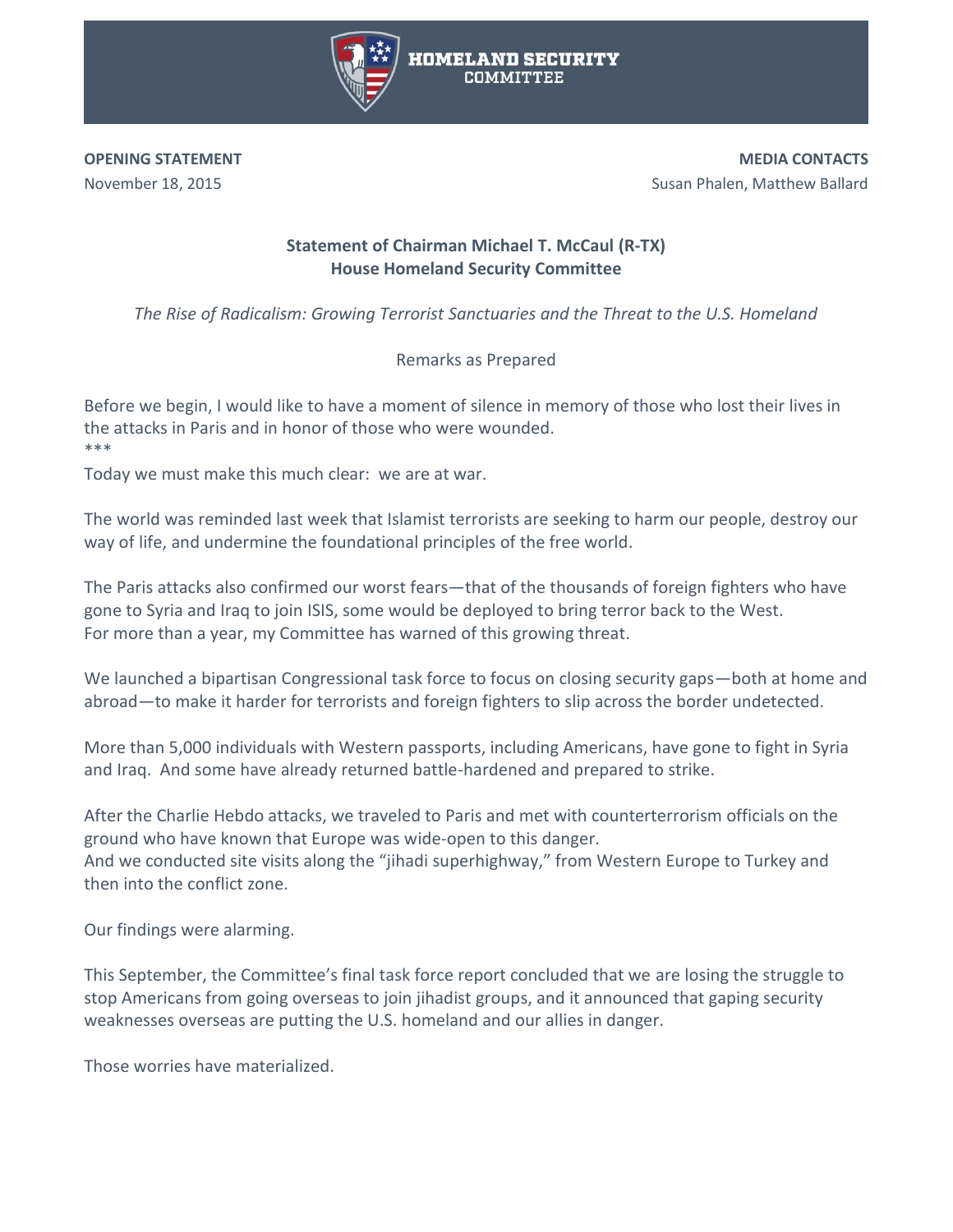We know that jihadists exploited these gaps to plot and execute the worst terrorist attack on French soil since World War II.

The world is now looking to America for leadership and for a clear-eyed understanding of the threat.

ISIS is not "contained," as the President says. ISIS is expanding globally and is plotting aggressively.

In a matter of weeks it executed major external terrorist plots on three continents, destroying a Russian airliner, conducting suicide bombings in Lebanon, and launching a mass attack on the streets of Paris.

ISIS is now responsible for more than 60 terrorist plots against Western targets, including 18 in the United States. Here at home we have arrested more than one ISIS supporter a week, on average, in the past year, and the FBI says it has nearly 1,000 ISIS-related investigations in all 50 states.

If this is not a war, then I don't know what is.

America cannot wait for terrorists to launch their next attack. The security of the free world depends on our response—and we must respond immediately.

We can start by securing the homeland.

Our task force report will not sit on a shelf. We are taking action to turn our recommendations into reality.

Soon we will release legislation designed to help close security loopholes and keep terrorists from reaching our shores.

We will also work to make sure terrorists do not infiltrate refugee flows to sneak into our country, as some apparently did to reach France.

Today we released a report laying out the preliminary findings of a nearly year-long investigation into counterterrorism challenges associated with Syrian refugee flows. The results of this review are sobering.

While we are proud of our humanitarian tradition of welcoming refugees into our country, this is a special case.

The President's own intelligence and law enforcement officials have warned this Committee of the risks involved with the Syrian refugee program in this high-threat environment, and I have got to take them at their word.

I have called upon the President to temporarily suspend Syrian refugee admissions into the United States until we can improve the screening and vetting process. But we will not wait for the President to take action. Congress will act immediately to make sure the system is more secure.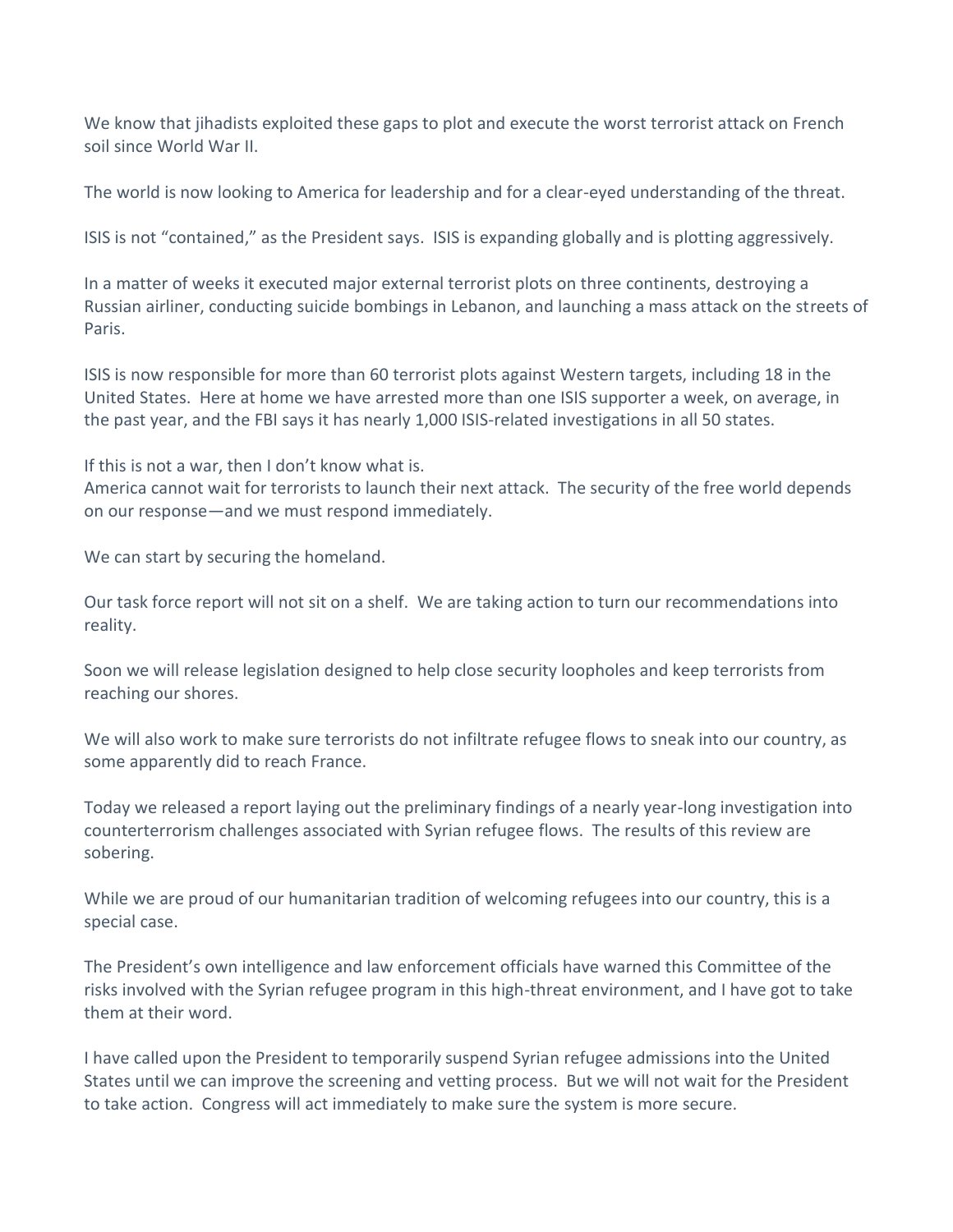Americans are worried about the terror threat level.

My promise to the American people is that we are working hard to strengthen this country's defenses. And my promise to our allies is that we stand ready to help you do the same.

But as we will discuss today, the rise of radicalism cannot be reversed without confronting the problem at the source: terrorist sanctuaries where jihadists recruit, train, and plot against us. In Syria, we are witnessing the largest global convergence of jihadists in world history, yet the President's plan is to contain rather than rollback the threat. And what we have seen is that a policy of containment leads to a constant stream of terror.

We need a strategy for victory in the war against Islamist terror, and that strategy must begin in Syria.

Our enemies have said the latest attack is the beginning of "a storm." And our message back to them must be clear: you have fired the first shot in this struggle, but rest assured—America will fire the last.

###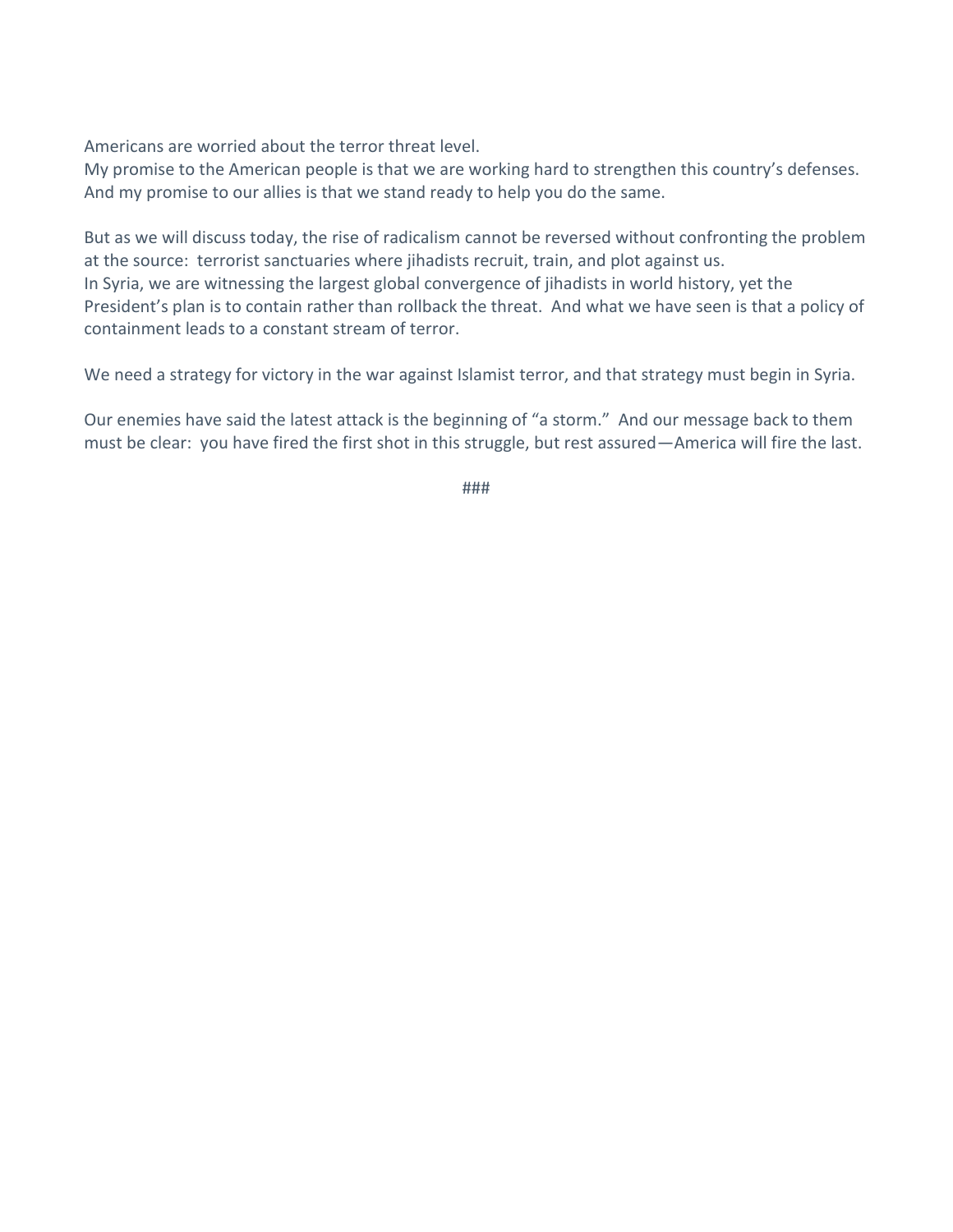# Follow/Mention @HouseForeign

# <span id="page-5-0"></span>Opening Statement of the Honorable **Ed Royce (R-CA), Chairman** Joint Hearing: House Foreign Affairs Committee House Homeland Security Committee The Rise of Radicalism: Growing Terrorist Sanctuaries and the Threat to the U.S. Homeland November 18, 2015

# (As prepared for delivery)

Thank you Chairman McCaul. With room to operate abroad, it was only a matter of time before Islamist terrorists struck, hitting Paris, again. They are looking to strike us too.

A core finding of the 9/11 Commission was that terrorists should be allowed "no sanctuaries." The reason is simple: with safe haven, terrorists have the time and space to indoctrinate, plan and strengthen – and then take the fight to their enemies. In this case, anyone who does not share ISIS' apocalyptic worldview is an apostate who must be destroyed – not something easily "contained," as the Administration suggests.

The 9/11 Commissioners would likely be dismayed to have watched ISIS take over more and more territory between Iraq and Syria – and sit mainly uncontested. As one observer wrote this month, "The terrorists' own playbook sees the taking and holding of territory as a necessary step to discredit Western democracy and prove that the Caliphate is a real political possibility in the  $21<sup>st</sup>$  century."

While ISIS has taken losses, its fighting force has not shrunk – thanks in part to a steady stream of foreign recruits. More than 30,000 fighters have made it to Syria and Iraq from more than 100 countries. Of those, it is estimated that more than 4,500 hold western passports – including at least 250 Americans. In France's case, 1,800 of its citizens are believed to be entrenched in jihadist networks. This "terrorist diaspora" is a skip away from Europe – and a plane ride to the United States.

And with the Internet now serving as a "virtual caliphate," young radicals don't have to travel abroad to become indoctrinated or receive terrorist training. Indeed, the FBI has revealed that it is investigating ISIS suspects in all 50 states. As Director Comey noted, ISIS's slick propaganda sends a "siren song" that goes like this: "Troubled soul, come to the caliphate, you will live a life of glory… And if you can't come, kill somebody where you are." That includes in the U.S.

As is often said, the best defense is a good offense. But this Administration has not wanted to play offense. When it had the chance to hit ISIS from the air early on, the White House sat paralyzed. Instead of pummeling ISIS territory, the White House is still proceeding with pinpricks. Last week, Secretary Kerry reported that the President has decided to "pick up the pace" against ISIS. What on earth have they been waiting for?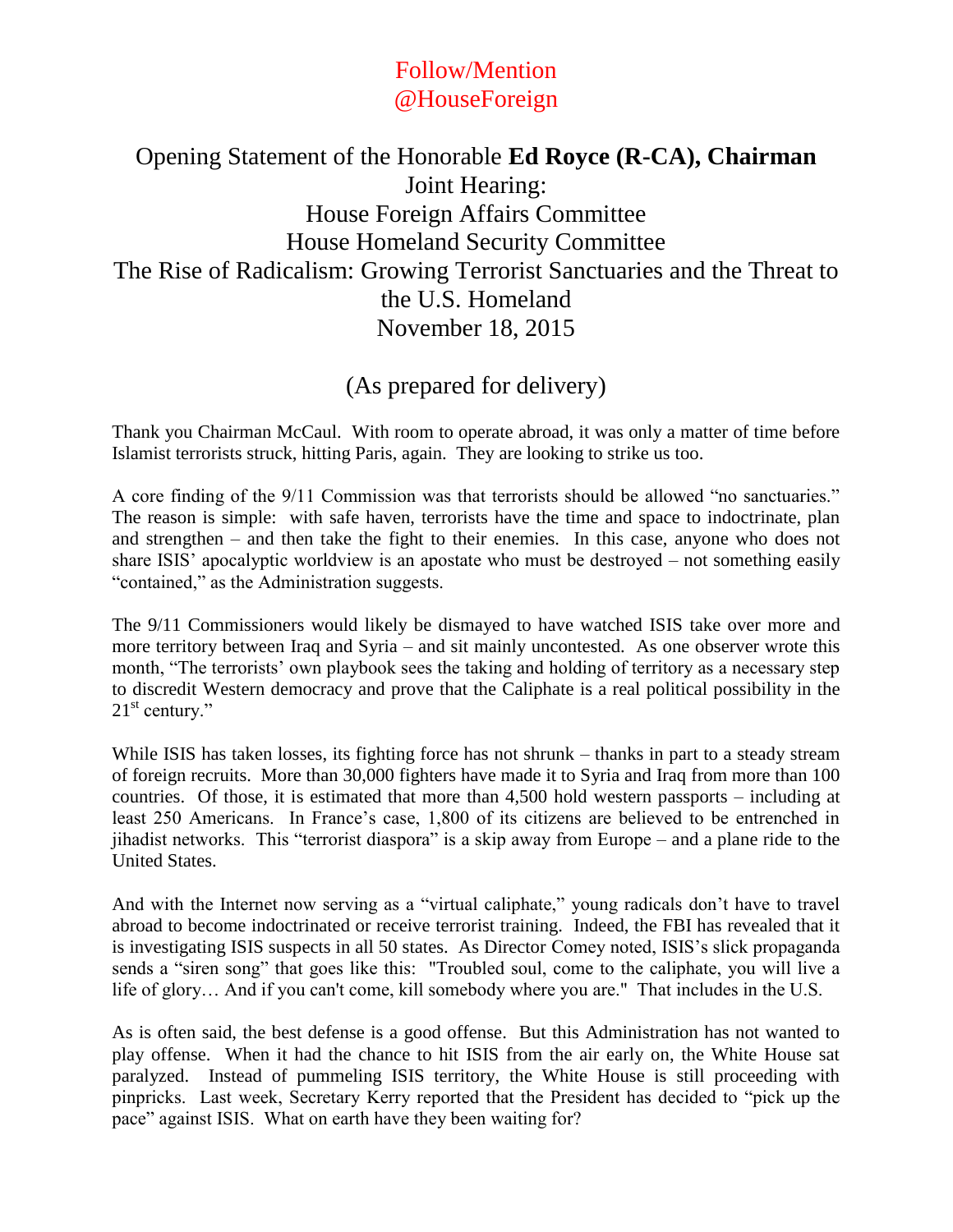Worse, our defenses aren't where they should be. A year after the U.N. Security Council acted to curb travel by foreign fighters, only 12 countries have databases allowing for quick risk assessments of travelers. New technologies are making it harder for our authorities to keep up with would be killers. And our government is still floundering in understanding and combating the radicalization process.

It's easy to view these problems as being "over there," but like it or not, our national security is ever more connected to the chaos unfolding in Syria, Libya and other sanctuaries. This reality can feel overwhelming at times. But unfortunately, the wave of radicalism around the globe shows no signs of receding – making it essential for us to have a broad, overarching strategy for Syria and beyond.

It was also the 9/11 Commission that criticized the U.S. government for being too "stovepiped." Congress isn't immune to poor communication and coordination. So it makes sense for our Committees to work together on a topic like this. I look forward to this timely hearing.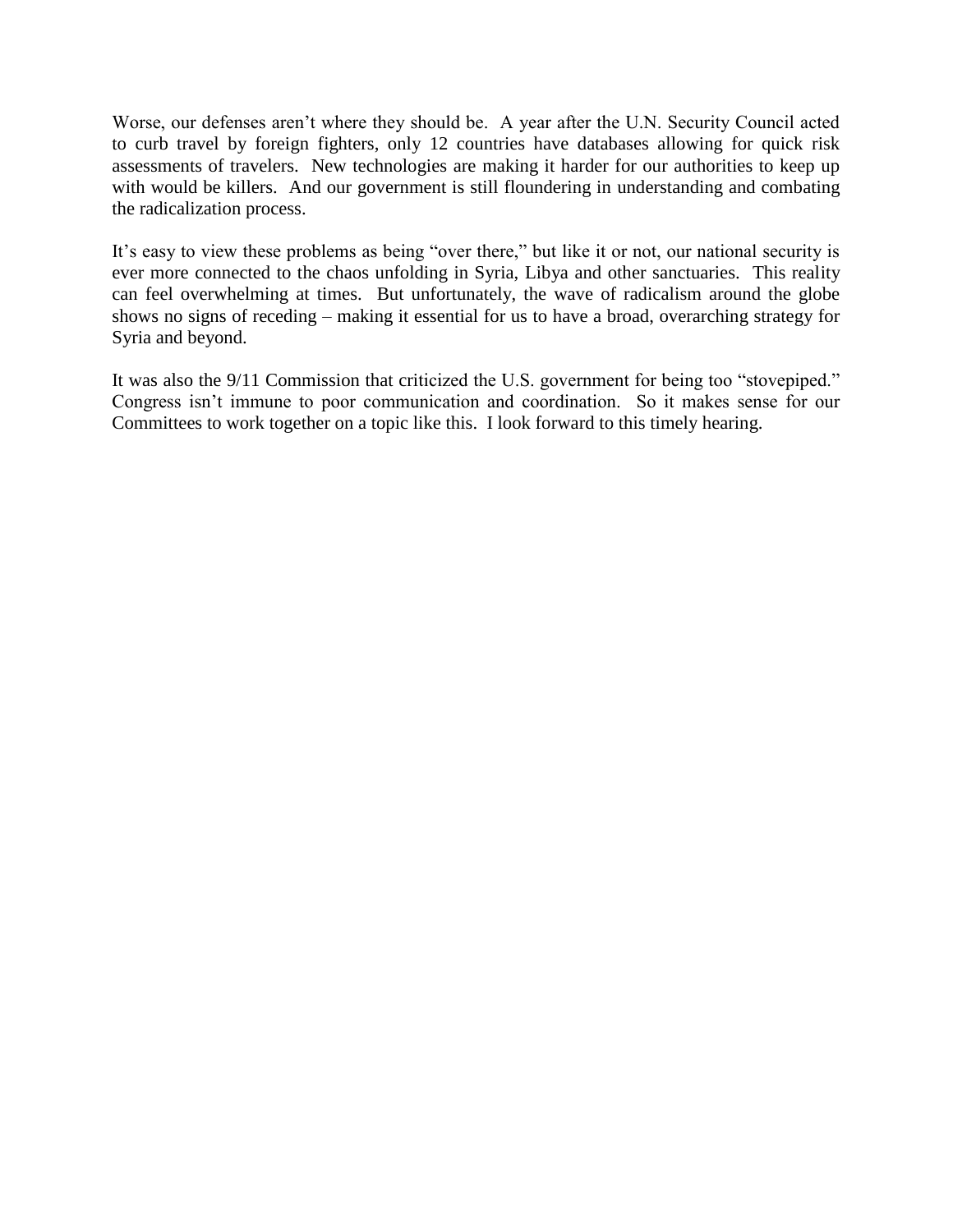#### <span id="page-7-0"></span>**Hearing before a Joint Session of the House Homeland Security Committee and The House Foreign Affairs Committee**

#### **November 18, 2015**

#### **The Rise of Radicalism: Growing Terrorist Sanctuaries and The Threat to the U.S. Homeland**

#### **Matthew G. Olsen Former Director of the National Counterterrorism Center**

Thank you Chairman McCaul, Chairman Royce, Ranking Member Thompson, Ranking Member Engel and members of these two key committees. I appreciate this opportunity to appear before your committees to discuss the threat we face from terrorism and the steps we must take to confront these threats.

We meet this morning only a few days after the horrific terrorist attacks in Paris that took the lives of 129 people and shocked the city of Paris and the world. Today, our discussion of terrorism must begin with our expression of condolences for the victims and a declaration of solidarity with the French people.

The attacks in Paris serve both as a sobering reminder of the severity of the threats we face from terrorist groups of global reach and as a call for action in the ongoing struggle against terrorism and violent extremism. Indeed, the attacks last Friday give this hearing added urgency, as you convene to examine the threat to the United States and the steps we should take to counter terrorist groups both at home and abroad.

I will focus my brief remarks on the terrorist landscape today. Beginning with the Paris attacks, as the investigation continues to unfold, it now appears clear that these attacks were a deliberate, planned effort conducted by the terrorist group that calls itself the Islamic State, also known as ISIS. ISIS has publicly claimed responsibility for these attacks. And the suspected coordinator of these attacks, Abdelhamid Abaaoud, who police in Paris may have targeted in a raid last night, is reportedly a member of ISIS.

The Paris attacks reflect an alarming trend. Over the past year, we have seen ISIS increase the complexity, severity, and pace of its external attacks. The Paris attacks were not simply inspired by ISIS, but rather it appears they were ISIS-planned and directed. And they were conducted as part of a coordinated effort to maximize casualties by striking some of the most vulnerable targets in the West: nightclubs, cafes, and sporting arenas.

The Paris attacks also demonstrate ISIS's expanding reach beyond its safe haven in Syria and Iraq. Indeed, we have seen ISIS inspired or directed attacks in Libya and Tunisia, recently in Beirut, and apparently with the downing of the Russian airliner in the Sinai Peninsula. And so far this year, there have 41 ISIS or ISIS-inspired attacks against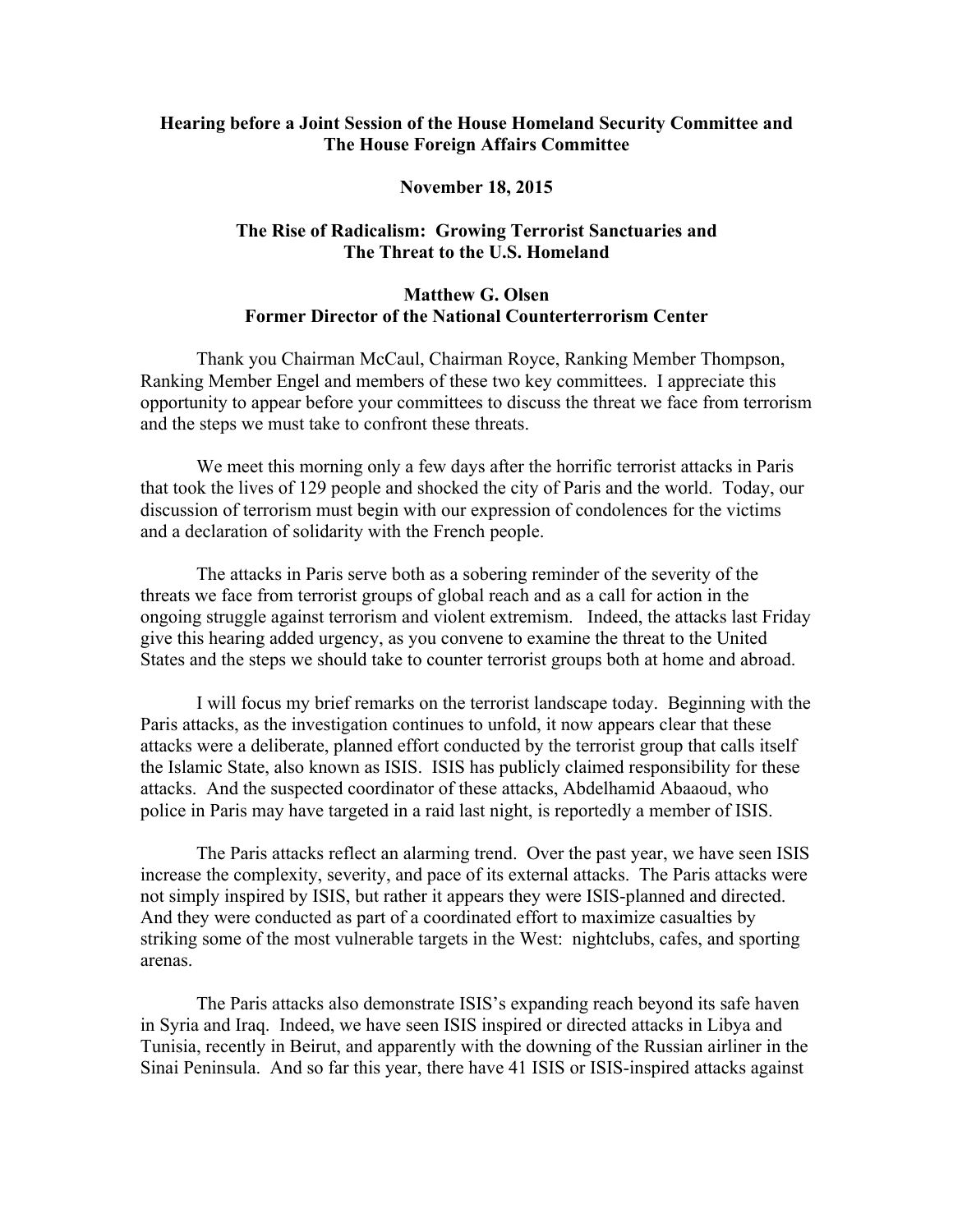Western targets, already more than double the number of such attacks last year, according to reports. As the CIA director warned this week, ISIS likely has other attacks planned.

The number of Europeans and other Westerners who have gone to Syria to fight in this conflict is helping to drive this trend. Estimates vary, but reports suggest that the number of foreign fighters exceeds 30,000 and this includes as many as 4,000 or more Europeans, including many French, British, and German nationals. The number of Americans who have travelled to Syria, or have tried to, exceeds 250.

ISIS also has developed an unprecedented ability to communicate with its followers worldwide. The group attracts recruits through a sophisticated media and propaganda effort. ISIS has multiple websites, active Twitter feeds, YouTube channels, and online chat rooms, and it uses these platforms to radicalize and mobilize potential operatives in the United States and elsewhere.

In short, ISIS's proven intentions and increasing capability, as the Paris attacks reflect so starkly, warrant ranking the group as our most urgent terrorist threat.

At the same time, al-Qaida and its affiliates continue to pose a significant threat to the United States and our interests around the world. Indeed, al-Qaida is vying with ISIS to be the ideological leader of the global jihadist movement.

There is no doubt that U.S. counterterrorism pressure has led to the steady elimination of the group's senior leaders and limited the group's ability to operate, train, and recruit operatives. At the same time, the core leadership of al-Qaida continues to wield substantial influence over affiliated and allied groups, such as Yemen-based al-Qaida in the Arabian Peninsula. On three occasions over the past several years, AQAP has sought to bring down an airliner bound for the United States. And there is reason to believe it still harbors this intent and substantial capability to carry out such a plot.

Here in the United States, there has been an uptick over the past year in the number of moderate-to-small scale plots. Lone actors or insular groups—often selfdirected or inspired by overseas groups, like ISIS—pose the most serious threat to carry out attacks here. And homegrown violent extremists will likely continue gravitating to simpler plots that do not require advanced skills, outside training, or communication with others. The online environment serves a critical role in radicalizing and mobilizing homegrown extremists towards violence.

Highlighting the challenge this presents, the FBI Director said earlier this year that the FBI has homegrown violent extremist cases in every state, totaling about 900. Most of these cases reportedly are connected to ISIS.

Finally, three broad trends make it much more difficult for our counterterrorism professionals to prevent terrorist attacks here. First, it is increasingly difficult for the intelligence community to collect specific intelligence on terrorist intentions and the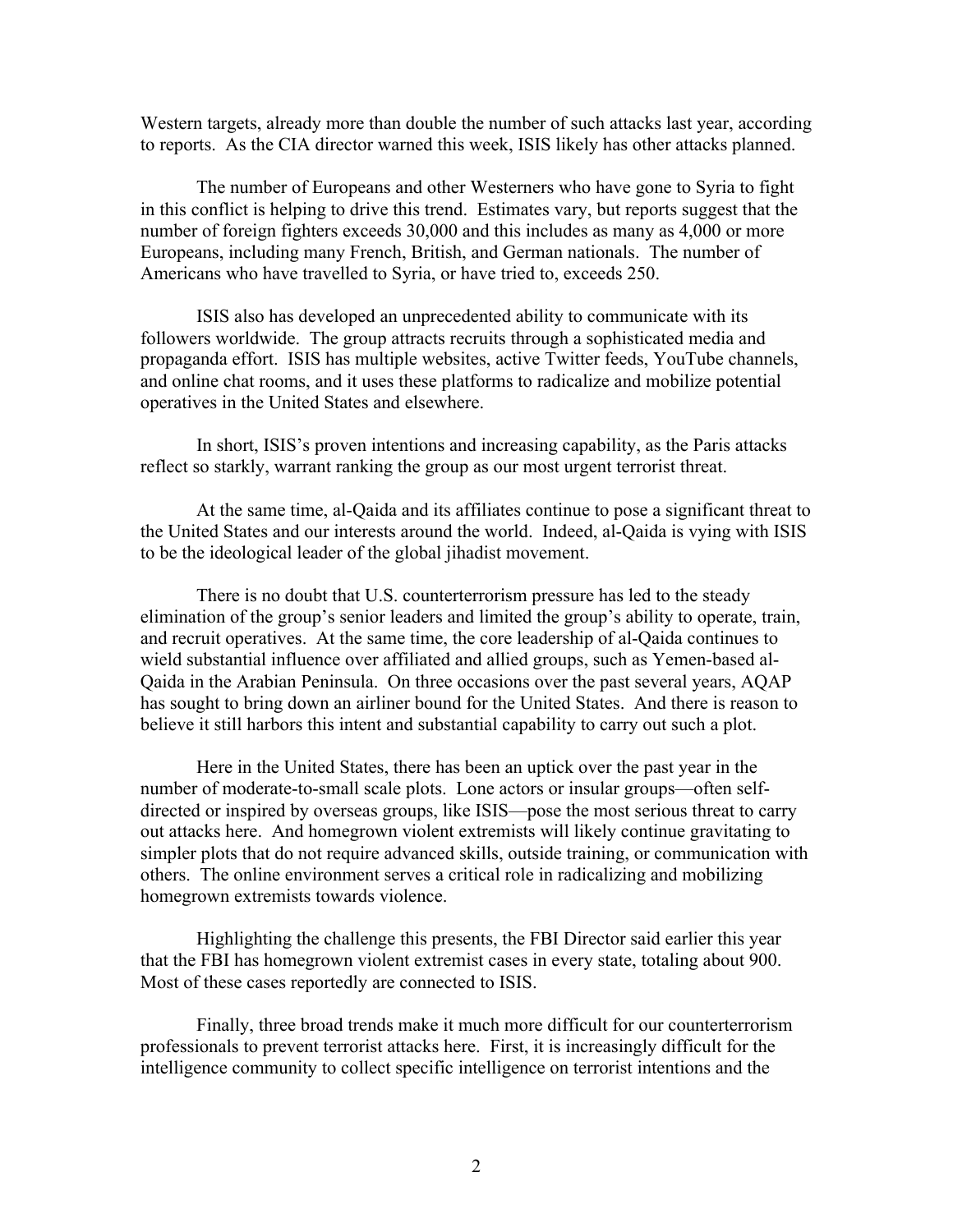status of developing plots. The illegal disclosure of our intelligence collection methods and techniques gave terrorists a roadmap on how to evade our surveillance.

Second, there has been a proliferation of rapidly evolving plots that emerge simply from an individual being urged to take action, and then quickly moving to attack. ISIS has adopted this approach, using social media and encrypted means of communicating to inspire others to carry out attacks. The compressed time frame for these plots to develop limits the opportunity for our intelligence and law enforcement professionals to disrupt potential attacks.

Third, instability and unrest in large parts of the Middle East and North Africa have led to a lack of security, border control, and effective governance. In the last few years, four states—Iraq, Syria, Libya, and Yemen—have effectively collapsed. ISIS and other terrorist groups exploit these conditions to expand their reach and establish safe havens. Dozens of jihadist groups in as many as 18 countries have now pledged allegiance or support to ISIS.

In conclusion, the rise of ISIS and the overall threat landscape present enormous challenges to our counterterrorism, law enforcement and military professionals, and to policy makers across our government.

Our strategy to defeat ISIS and other terrorist groups must use all the tools of American power. It must include military action where necessary to eliminate leaders, deny these groups territory, and to remove imminent threats to our citizens. The strategy must seek to broaden and strengthen the international coalition that includes our European allies and partners in the region, who often are on the front lines of this fight.

We must also redouble our efforts to collect the intelligence necessary to obtain advance warning of developing plots and to ensure that our law enforcement officers have the tools to disrupt these plots. This strategy must counter the underlying message and ideology of ISIS. And the enduring lesson we have learned since 9/11 is that American leadership is indispensible to this fight.

I look forward to answering your questions.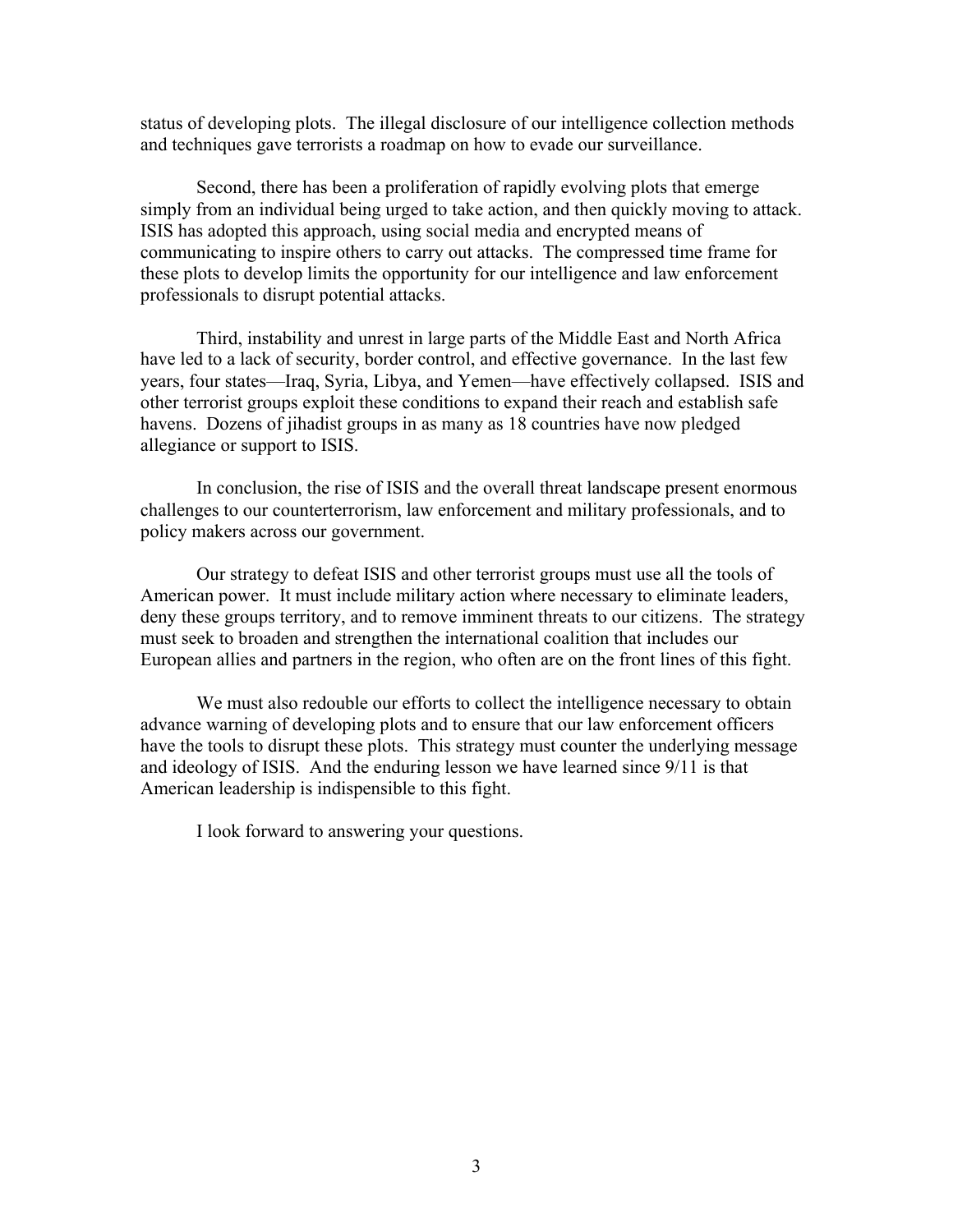**Testimony** 

# <span id="page-10-0"></span>**United States House of Representatives**

**Joint Hearing of the** 

**House Committee on Foreign Affairs** 

**House Committee on Homeland Security** 

**By** 

**General John M. Keane, USA (Ret)** 

**on** 

**The Rise of Radicalism: Growing Terrorist Sanctuaries and the Threat to the U.S. Homeland** 

**1000 hours, 18 November 2015** 

**House Visitors Center** 

**Room 210**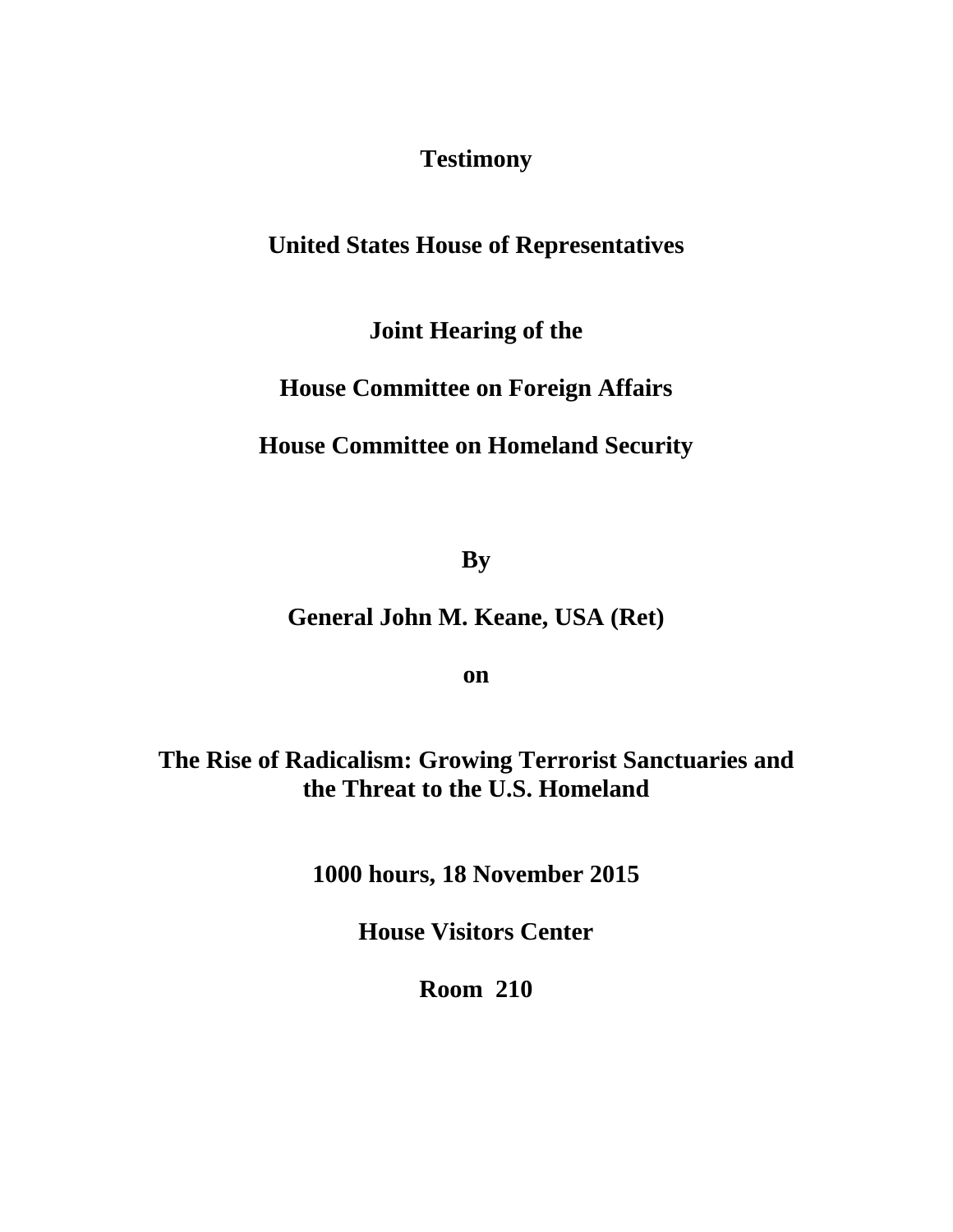Chairman McCaul, Chairman Royce, ranking members Thompson and Engel, distinguished members of the committee, thank you for inviting me to testify today. Am honored to be here with such a distinguished panel. Please refer to the map provided by the Institute for the Study of War (ISW) which I will reference in my remarks.

 ISIS is part of the multi-generational struggle against radical Islam which will likely dominate the first half of the 21st century similar to the fight against communism, which dominated the second half of the 20th century. Fourteen years after 9/11 the U.S. has no comprehensive strategy or a global alliance to defeat radical Islam. ISIS is the most successful terrorist organization in modern history. It is driven by a religious-based ideology with significant geopolitical objectives to establish an extensive caliphate that touches the Middle East, Africa, Asia and Europe, by dominating all Muslim lands and an apocalyptic event in Europe that carves out an ISIS enclave.

## ISIS has 3 major thrusts:

 The first is to defend Syria and Iraq. While ISIS has lost some territory, it views operations in Syria and Iraq as largely successful, because it still controls large swaths of territory, is recruiting at the same rate, maintaining tactical and operational initiative, and is able to logistically sustain its forces.

 The second thrust is to use its headquarters in Syria to expand in the "near abroad" (on your map see areas with black crosses) by establishing affiliate organizations (Wilayats), which is a formal relationship in 9 countries and regions: Saudi Arabia, Libya, Egypt,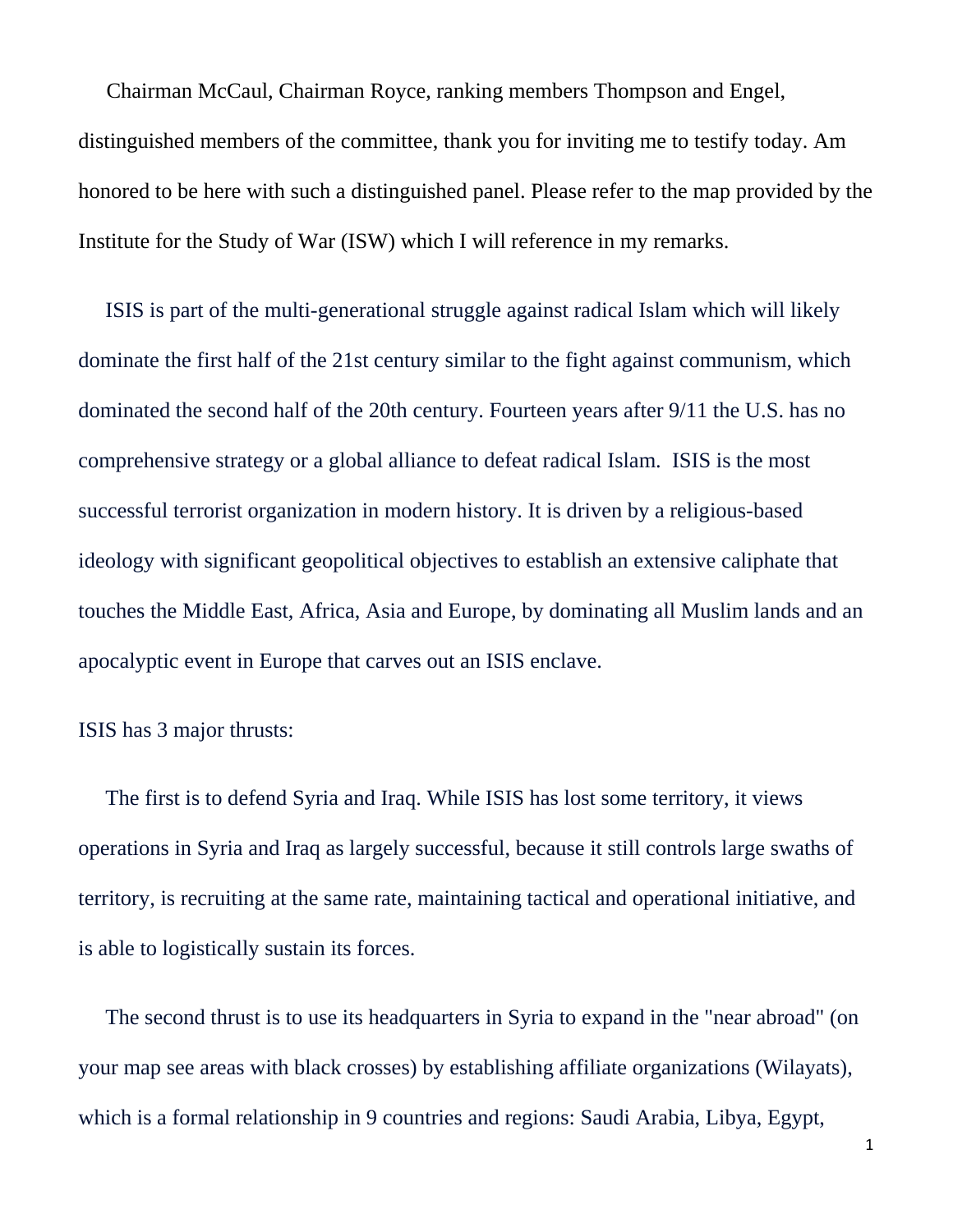Afghanistan, Pakistan, Yemen, Nigeria, North Caucasus, and Algeria. ISIS provides guidance and resources to these affiliates. The affiliates are attempting to control a swath of territory inside these countries and regions while undermining the local government. As we know, Wilayat Sinai is suspected of downing a Russian aircraft.

 The third major thrust is to influence the "far abroad," (on your map see areas in yellow) which are Muslim lands and countries that are supporting the coalition against ISIS (U.S., Europe, and Australia) by inspiring and motivating radicals, by averaging thousands of social media posts per day, and by returning fighters from Syria who are trained and motivated to attack their own citizens at home. Obviously the recent attacks in France and Lebanon are examples. ISIS attempts to divide and polarize these societies by weakening the people's resolve to support their government's efforts against ISIS and to fragment and polarize the non-Muslim and Muslim populations.

 What ISIS has accomplished in the last few weeks is unprecedented. While conducting a conventional war in Iraq and Syria, ISIS has staged terrorist attacks on a global scale against the people from the countries who are fighting ISIS. The result is almost 900 casualties in 12 days, both killed and wounded, who are Russian, Lebanese, and mostly French in Paris. Can you imagine the impact if the Nazis were conducting terrorist activities in major American cities while the U.S. was fighting the Nazis in Europe ?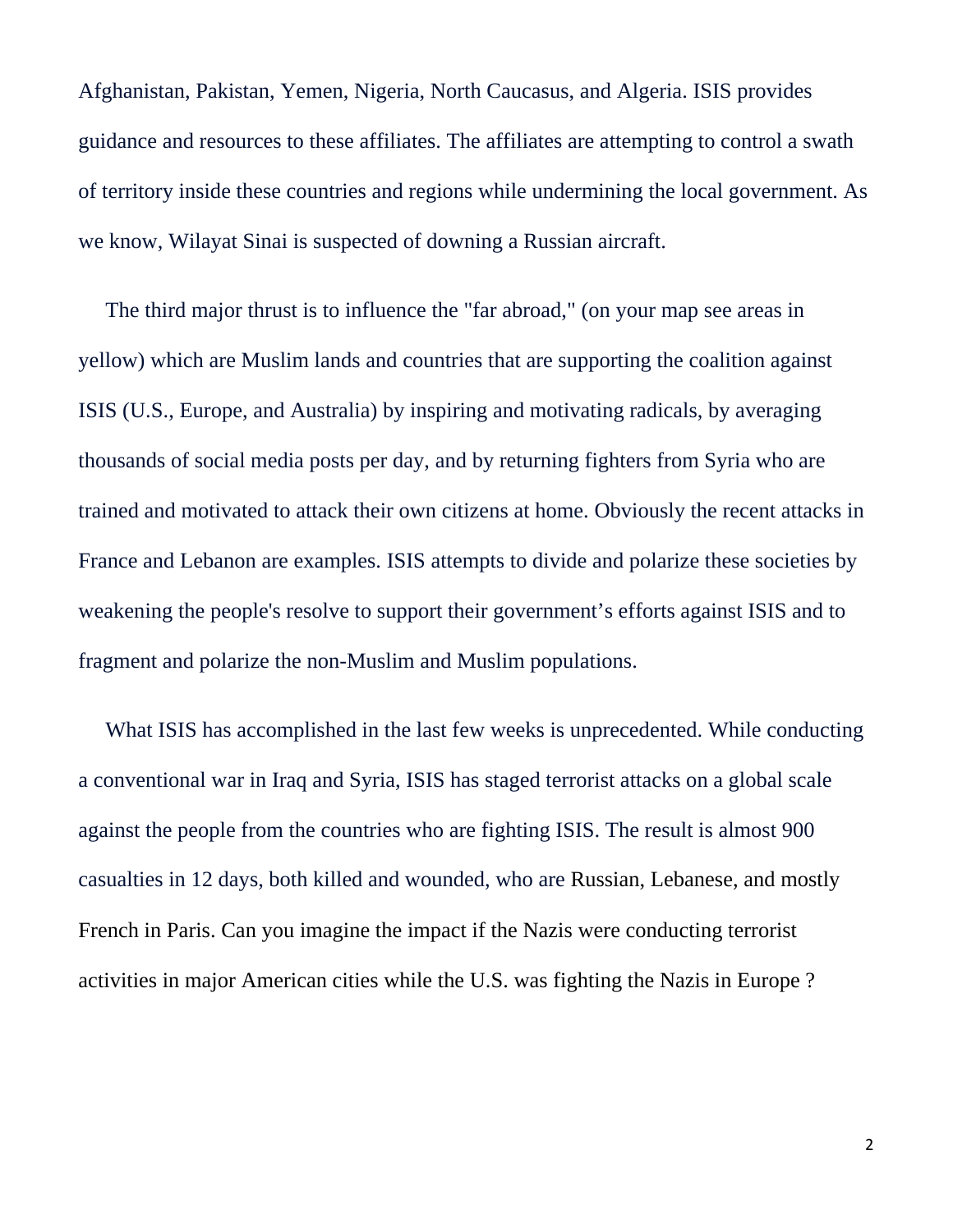## WHAT WE CAN DO ABOUT ISIS:

 Clearly ISIS is not contained and is far from defeated. The United States and our allied partners need to wake up. ISIS is at war with us and civilization, but America is not truly at war with ISIS – not the President, nor the Congress and certainly not the American people. Throw out the policy of "strategic patience" which is an excuse for a lack of an aggressive, coherent strategy. Recognize that dragging out the war provides ISIS with a degree of invincibility, a sense of destiny, shrouded in the aura of success. The security of the American people at home is directly related to ISIS' success and their ability to motivate and inspire their followers to kill fellow Americans.

1. Step up U.S. military activities in Iraq and Syria:

 --Once and for all send the required advisors, trainers, air controllers that are truly needed to dramatically increase IA, Sunni tribal force and Kurdish Peshmerga combat effectiveness. The output should be at least three times greater. --Recognize the criticality of Sunni opposition forces to depose ISIS who is largely occupying Sunni lands. Also be realistic about the Kurds who are proven fighters but are interested only in their territory and not reclaiming lost Sunni territory. --Mission SOF not just to target leaders or conduct hostage rescue but to conduct large scale in/out raids to target ISIS critical nodes and functions.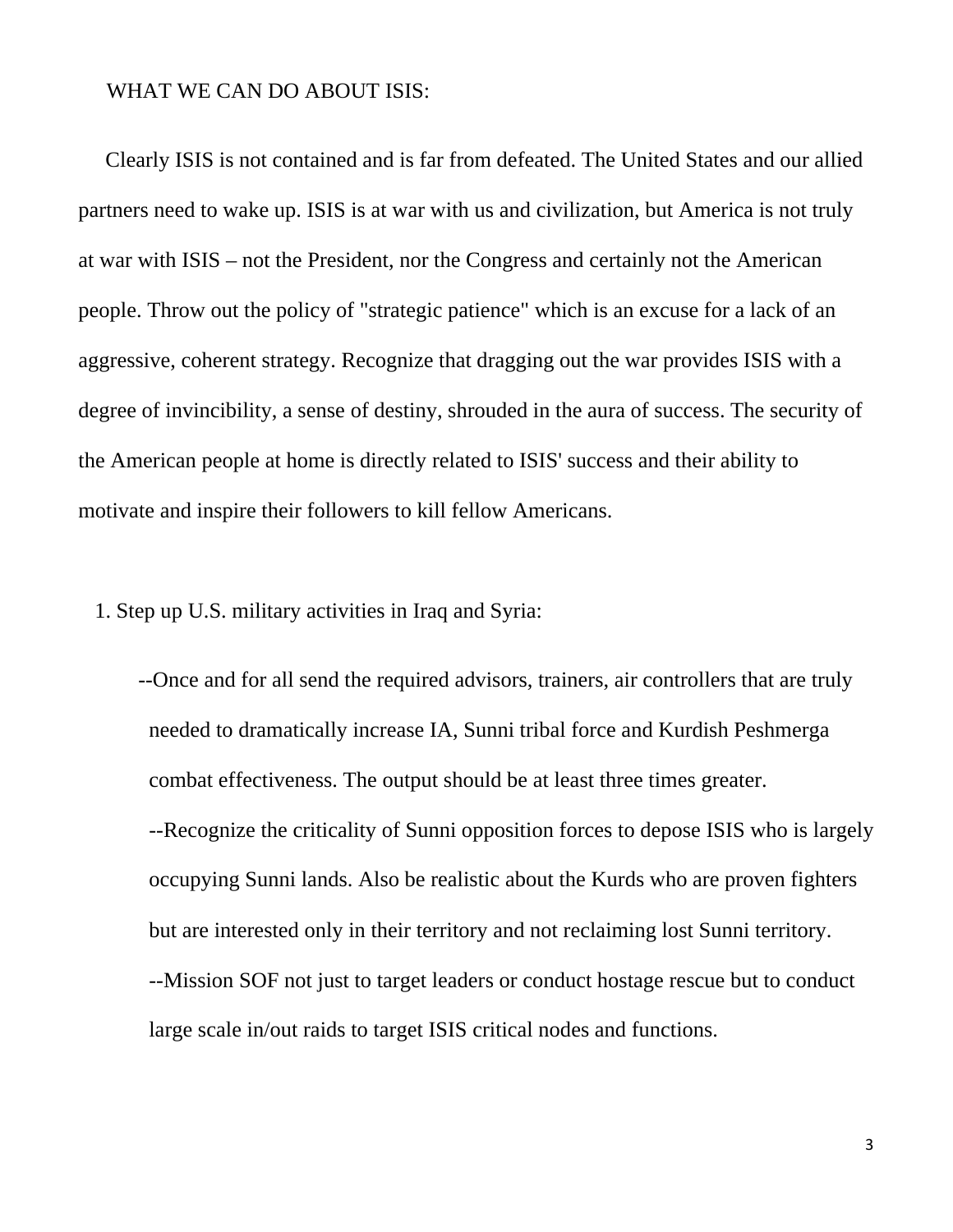--Dramatically increase UAVs, mine clearance vehicles and Apache helicopters. --Troops required is a minimum of 10K.

 --Identify combat brigades for potential deployment but held in reserve and only committed if all else fails.

--Unleash a devastating air campaign without the imposed restrictions of the last 15 months which has been disproportionate to all previous air campaigns in the extreme concern for civilian casualties. The result: multiple general officer layers clearing fires, targets lost, enemy taking advantage of the rules of engagement (ROE).

--Establish Safe Zones in NW Syria along the Turkish border and in SW Syria along the Jordanian border for refugees. Protect on the ground with an international force. Protect from the air using coalition air power and with Jordanian and Turkish missile defense on their side of the border.

2. Step up Politically:

## SYRIA:

--Recognize that ISIS will never be defeated till the Syrian civil war ends.

--The objective is not simply a cease fire but elimination of Assad and the Alawite regime. U.S. should not give in to Russian/Iranian demands to keep an Alawite regime. Move to a transition regime representing major power players and then a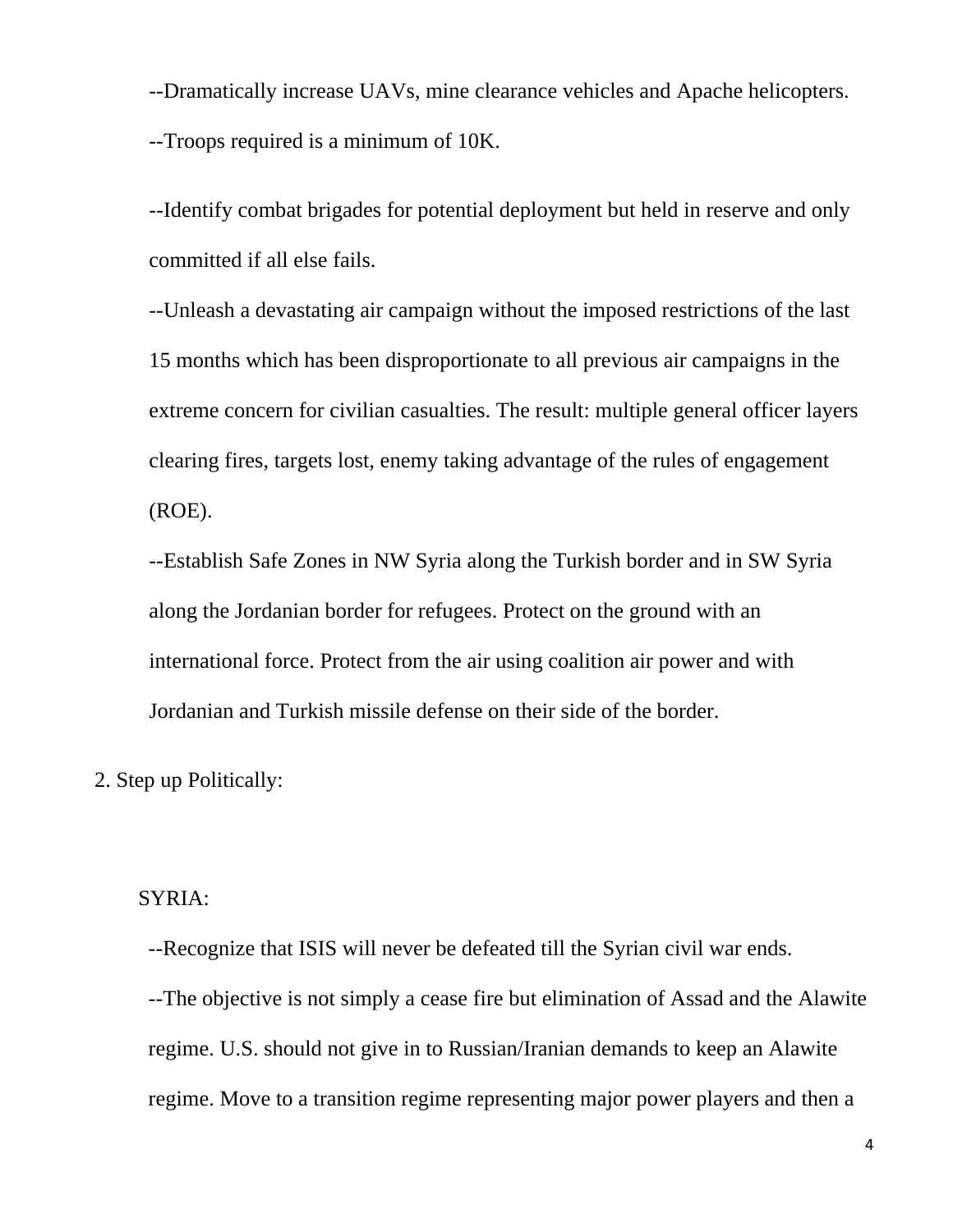general election.

--Only when there is a genuine cease fire can the Sunni Arabs turn their attention on ISIS.

--Move to marginalize Russia in Syria and then encourage a face savings exit.

IRAQ:

--ISIS with the exception of some Kurdish land that it surrendered, controls largely Sunni land. Obviously to retake and hold this territory will require a significant Sunni force commitment.

--Currently PM Abadi has not been successful in creating political unity in Iraq among Sunni, Kurds and Shia.

--Moving PM Abadi toward political unity is key to the survival of Iraq and the defeat of ISIS. The status quo is not working.

--Dispatch retired Ambassador Crocker, America's preeminent ME diplomat to Baghdad as the POTUS' personal envoy to move the GOI toward political unification.

3. Don't over react or get defensive:

 --ISIS is seeking fragmentation and polarization of European Muslim and non Muslim communities. They want a crackdown and further isolation of Muslim

5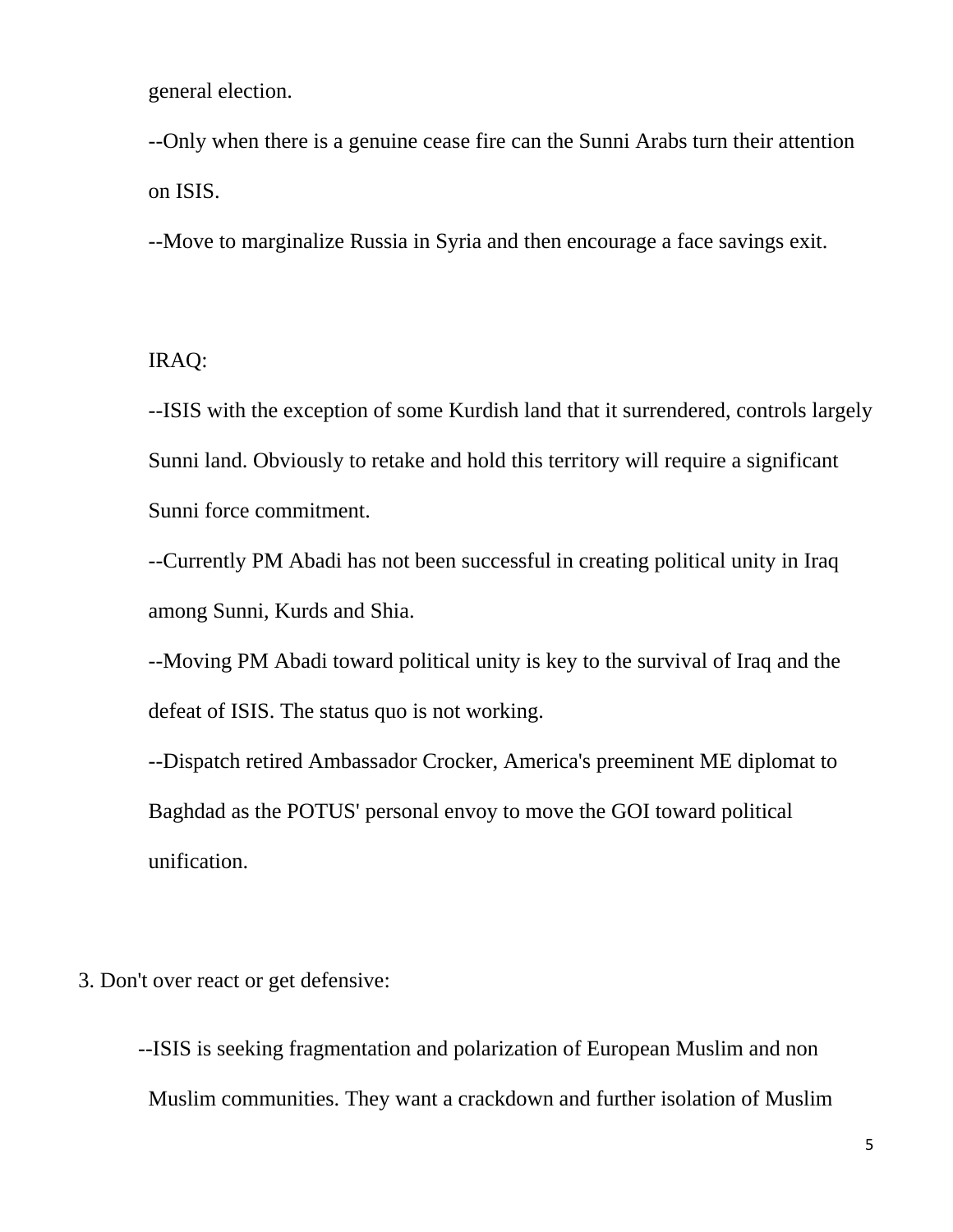communities to move Europe toward their idea of an "apocalyptic war" resulting in expansion of their caliphate to a Muslim enclave in Europe. These drums are already beating in European countries as resentment grows to the Muslim migration and the huge refugee challenges. Reactionary, revisionist voices are getting louder and gaining influence.

--Now is not the time to commit U.S. combat brigades to Iraq or Syria. But if necessary, at some future date, it should be a part of a regional Arab and NATO coalition.

--We need to avoid over policing at home or curtailing American liberties. We need good counter intelligence from government agencies, police departments and a sense of public awareness about security.

--As to taking in Middle East refugees the Congress should ask the administration to prepare a Refugee Crisis Plan for Congressional approval by their oversight committees. As you know the Congress and the executive branch set the ceiling for refugees, currently at 70K in 2015, with 69K already in the U.S., with a White House request for an additional 10K Middle East refugees. While we stand up for America's values and what makes the U.S. a great nation, the Congress should be reasonably convinced that the American people are protected by the Refugee Crisis Plan.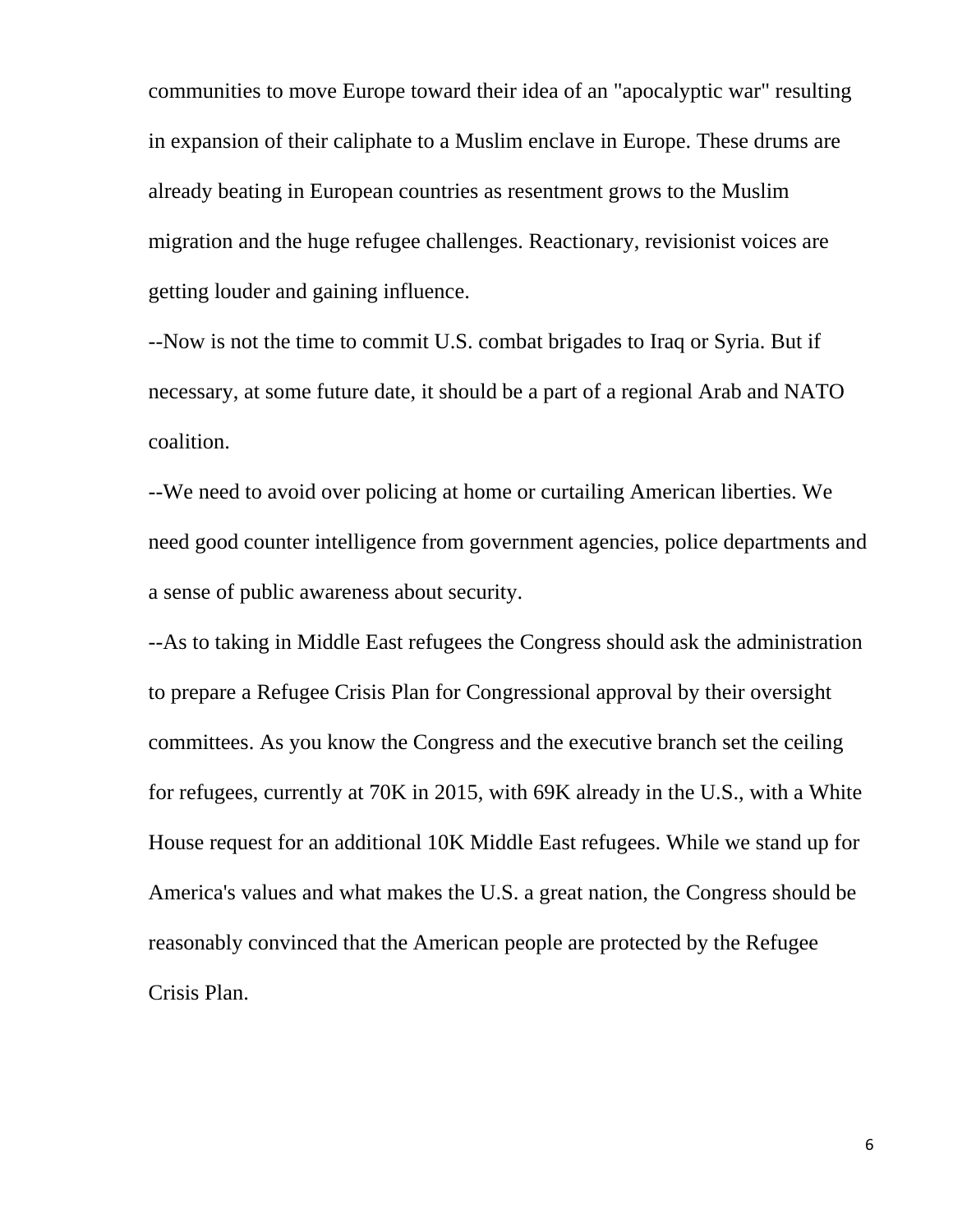In conclusion, ISIS is fundamentally evil; brutal, barbaric killing every day while systematically enslaving and raping women. It is indisputable that ISIS is succeeding in executing a global strategy from their caliphate in the Islamic State. As part of that strategy, they are planning to kill Americans. They have repeatedly said so and they have proven, they do what they say. Having the best security defensive system in America is not sufficient, we must have as good an offense to stop and defeat ISIS. We do not. We are not even close. I can say with certainty that the current U.S. driven coalition strategy with its modest improvements will fail. I believe the Congress should provide the President a bipartisan "sense of the Congress", that we are failing to protect the American people, and that much more must be done with urgency and resolve to defeat ISIS. The Congress should also pass the AUMF or the Authorization for the Use of Military Force.

Thank you and I look forward to your questions.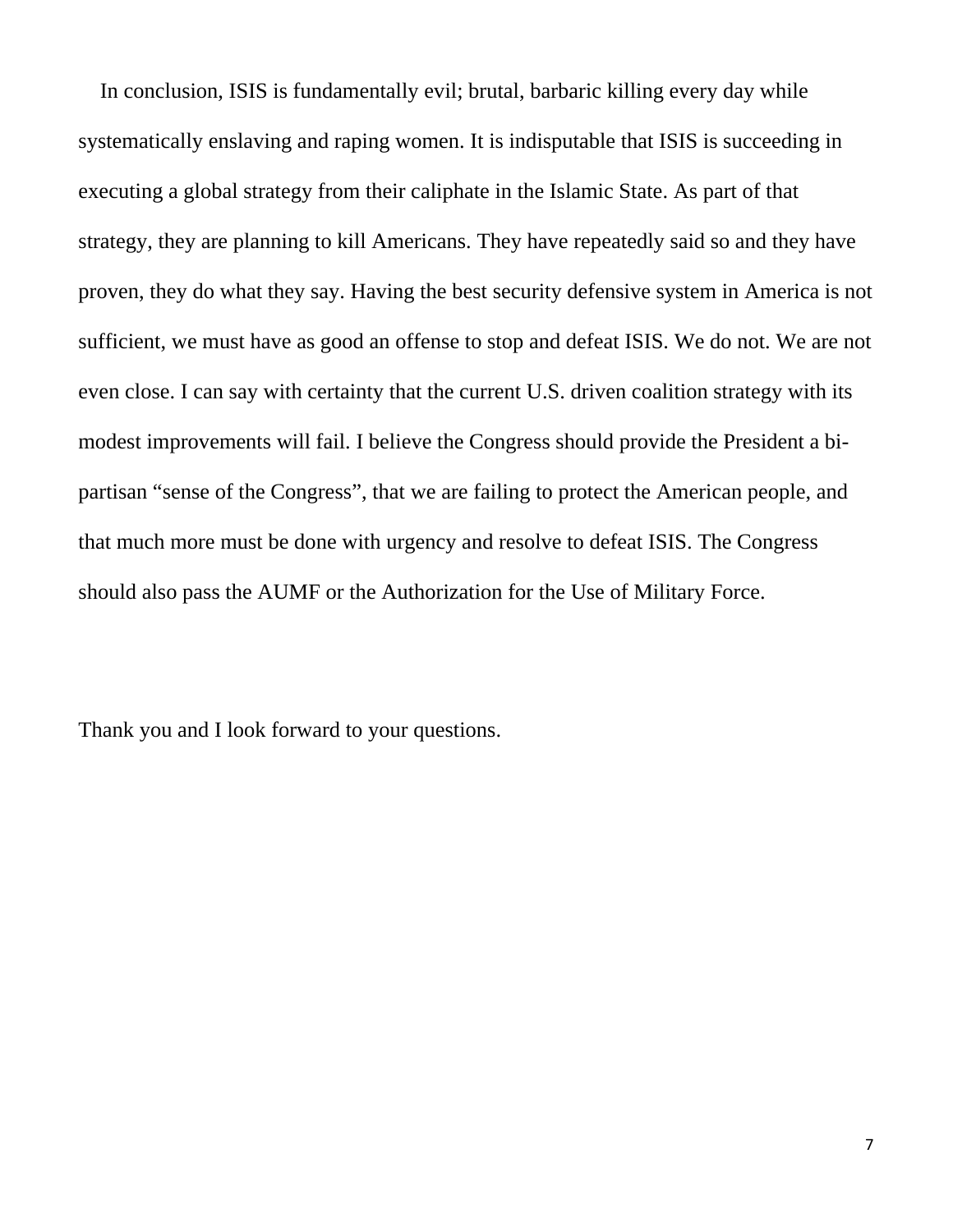# <span id="page-18-0"></span>**"The Rise of Radicalism: Growing Terrorist Sanctuaries and the Threat to the U.S. Homeland"**

**Testimony for a Joint Hearing of the U.S. House Committee on Homeland Security and the House Committee on Foreign Affairs** 

**November 18, 2015** 

**Peter Bergen** 

**Vice President, Director of International Security and Fellows Programs, New America, Professor of Practice, Arizona State University and CNN National Security Analyst**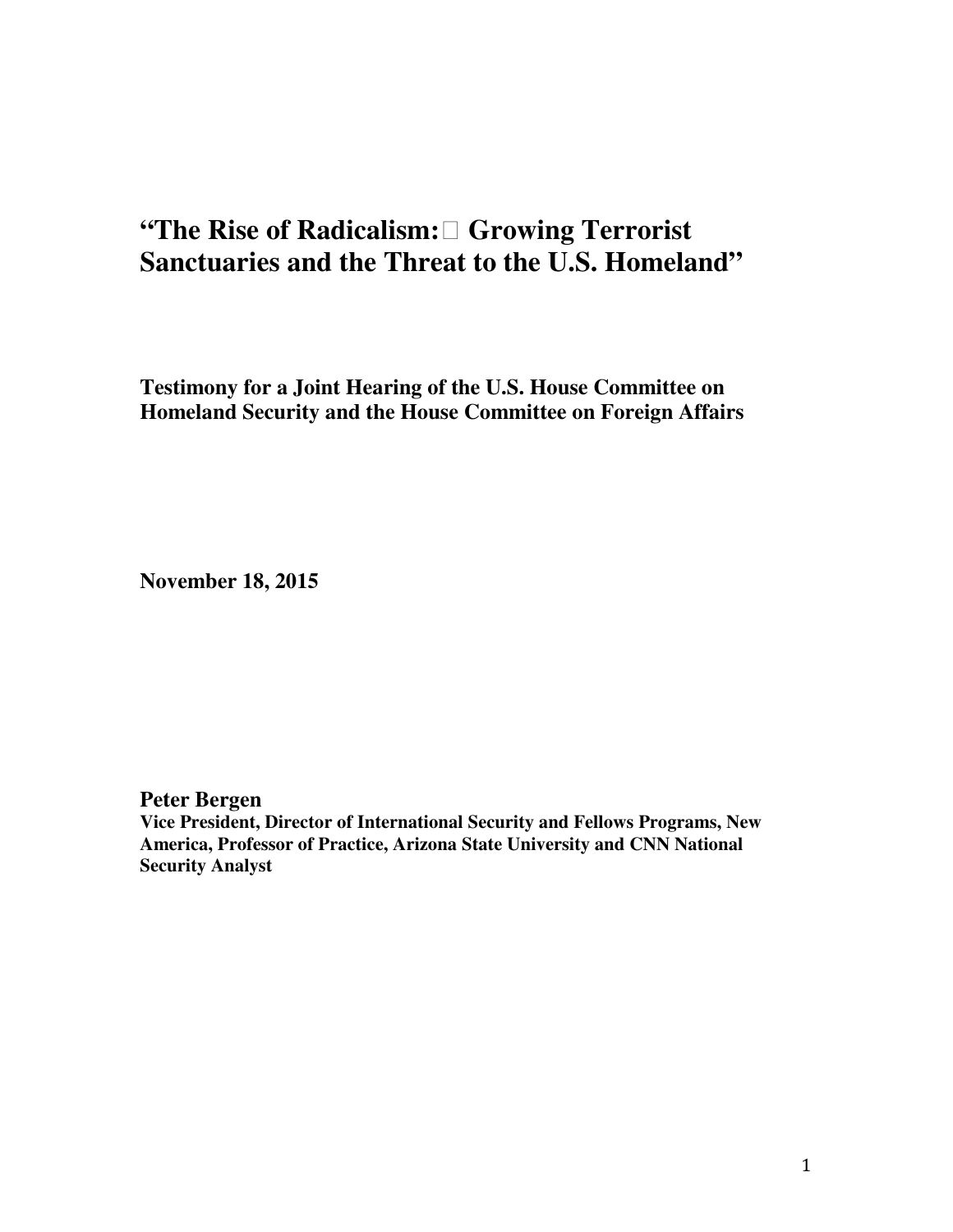This testimony is divided into six sections: --the first, who the Westerners being recruited by ISIS are; --the second, how they are being recruited; --the third, the threat to the United States by ISIS's American recruits; --the fourth, the threat to the United States by ISIS's non-American recruits; --the fifth, how ISIS is expanding it reach; --the sixth, how to defeat ISIS: twelve action items.<sup>1</sup>

**On Friday November 13, France had its 9/11**. At least 129 people were killed at multiple locations in Paris, including a concert hall, a soccer stadium and a popular restaurant, the kinds of venues that ordinary Parisians flock to on a Friday night. At, or near, these venues the attackers deployed a mix of terrorist tactics, including suicide attackers, an assault using more than one gunman willing to fight to the death, hostagetaking and bombings.

In the years after 9/11, we have seen various forms of this terrible news story play out: the multiple bombs on trains in Madrid that killed 191 in 2004, the four suicide bombings in London that killed 52 commuters in 2005, and the 2008 attacks in Mumbai, India, by 10 gunmen who killed 166. The attackers in Paris seemed to have learned lessons from all these attacks. (By the way, this is also the case of U.S. school shootings in which the perpetrators study the tactics of those who have gone before them.)

French President Francois Hollande blames ISIS, for the attack, and the terror group has claimed responsibility. According to French prosecutors, one of the attackers who has been identified is a French national known to police, and a Syrian passport was found on one of the bodies of the other attackers. CNN reports that this militant was posing as a Syrian refugee. It is still early in the investigation, but already the *Washington Post* and *New York Times* report that French nationals who have been identified as among the perpetrators of the Paris attacks had traveled to Syria, while Reuters reports that the leader of the attacks is a Belgian citizen who also spent time in Syria.

Until now, French citizen Mehdi Nemmouche was the only case of a Western fighter in Syria accused of returning to conduct a deadly terror attack -- the May 24, 2014, shooting at the Jewish Museum in Brussels, Belgium, that left four people dead. Nemmouche had served time in a French prison, and he had an assault rifle when he was arrested in France. A French journalist held by ISIS reportedly has identified Nemmouche as one of the group's alleged torturers. Nemmouche has been extradited to Belgium, where he awaits trial.

Returning militants from Syria are a worrying potential source of terror attacks. And two major factors place Europe at far greater risk of "returnee" violence from veterans of the Syrian conflict than is the case in the United States: the much larger number of European militants who have gone to fight in Syria and the existence of more developed jihadist networks in Europe.

 $\overline{a}$ 

<sup>&</sup>lt;sup>1</sup> Thanks to Courtney Schuster and David Sterman of New America for their help in **preparing this testimony.**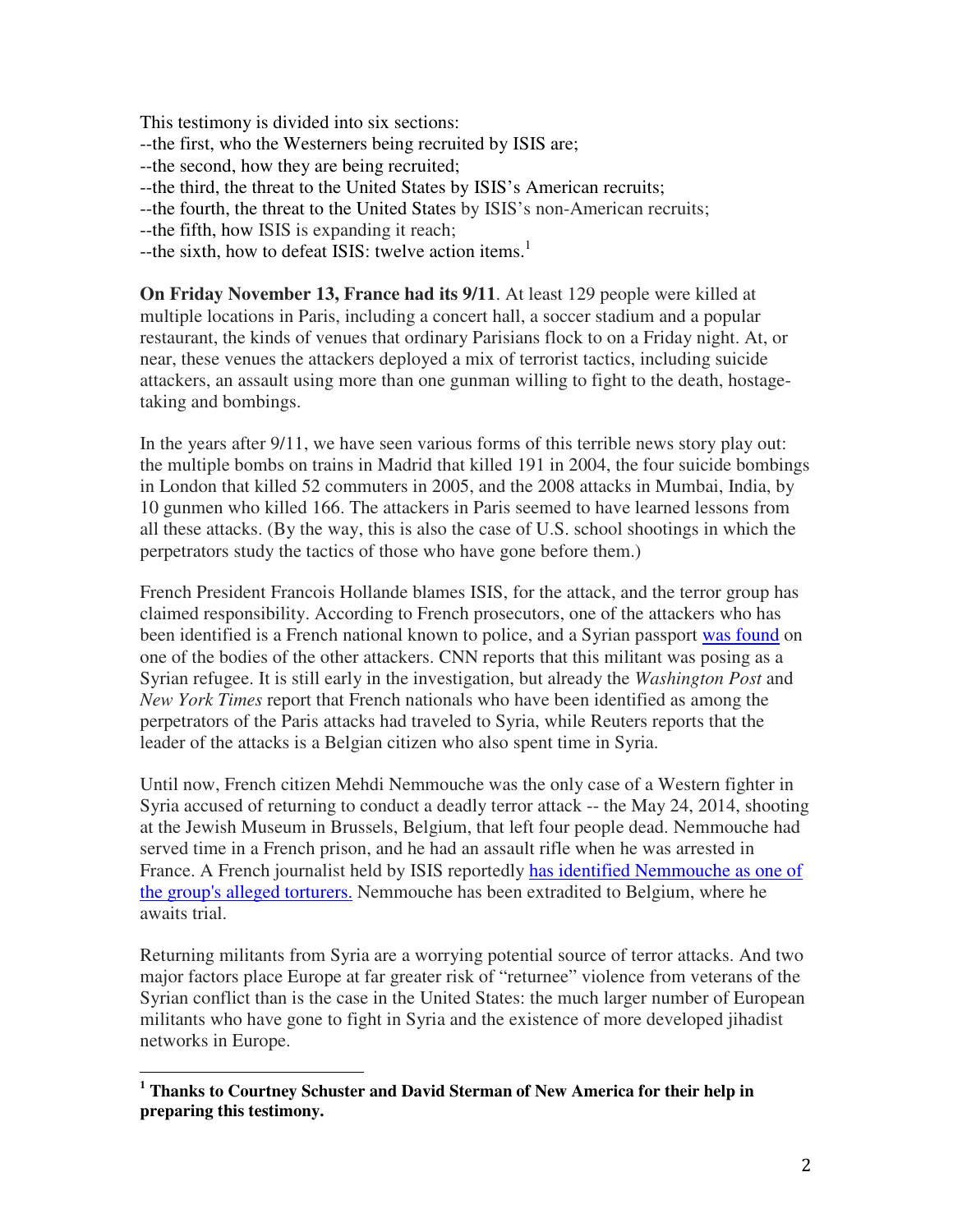**France has supplied more fighters to the Syrian conflict than any other Western country.** In September, Prime Minister Manuel Valls told Parliament that 1,800 French citizens have been involved in jihadist networks worldwide -- almost all of whom were drawn to the Syrian war. Nine months earlier, Interior Minister Bernard Cazeneuve estimated that 185 militants had returned to France from Syria. Of those who had returned, he said 82 were in jail and 36 were under other forms of judicial control.

German security services report that 720 Germans have left for Syria, and they estimate that 100 have been killed there, while another 180 have returned to Germany. Last year, the Belgian Foreign Ministry released figures that up to 350 Belgians had left to fight in Syria. More than 700 British citizens have left for Syria, with about half estimated to have returned to the United Kingdom, according to British officials. In January, Australian Foreign Minister Julie Bishop placed the number of Australians fighting abroad at 180, with 20 having died in Syria.

**1. So who exactly are the estimated 4,500 Westerners who have been drawn to join ISIS and other militant groups in Syria?** To provide some answers to that question, New America collected information about 466 individuals from 25 Western countries who have been reported by credible news sources as having left their home countries to join ISIS or other Sunni jihadist groups in Syria or Iraq. The Western fighters drawn to Syria and Iraq represent a new demographic profile, quite different than that of other Western militants who fought in Afghanistan in the 1980s or Bosnia in the 1990s.

**First, women are represented in unprecedented numbers**. One in seven of the militants in New America's data set are women. Women were rarely, if at all, represented in previous jihadist conflicts. While Western women are not going to fight in the war in Syria, they are playing supporting roles, often marrying front-line fighters and sometimes working as a kind of police officer enforcing ISIS's draconian laws. They are women like Sally Jones, 44, from the United Kingdom, who took her 10-year-old son to Syria in 2013, and Emilie Konig, 31, one of the first women to leave for Syria, who left France and her two children behind in 2012 to join her husband there. The U.S. State Department says both women have encouraged terrorist attacks in their native countries, and it officially designated both of them terrorists in September.

**Second, the recruits are young**. The average age of Western volunteers drawn to the Syrian jihad is 24. For female recruits, the average age is 21. Almost a fifth are teenagers, more than a third of whom are female. New America has documented an astonishing 80 cases of Western teenagers who have traveled to the war in Syria. More than a third of these teenagers are girls. Hans-Georg Maassen, the head of Germany's domestic security agency, said, for instance, in March that nine female German teens had left for Syria. That same month, ISIS released a video of a French boy shooting a Palestinian hostage in the forehead.

**Third, many have familial ties to jihadism.** More than a quarter of Western fighters have a familial connection to jihad, whether through relatives who are also fighting in Syria and Iraq, through marriage or through some link to other jihads or terrorist attacks. For instance the father of British ISIS recruit Abdel-Majed Abdel Bary is Adel Abdel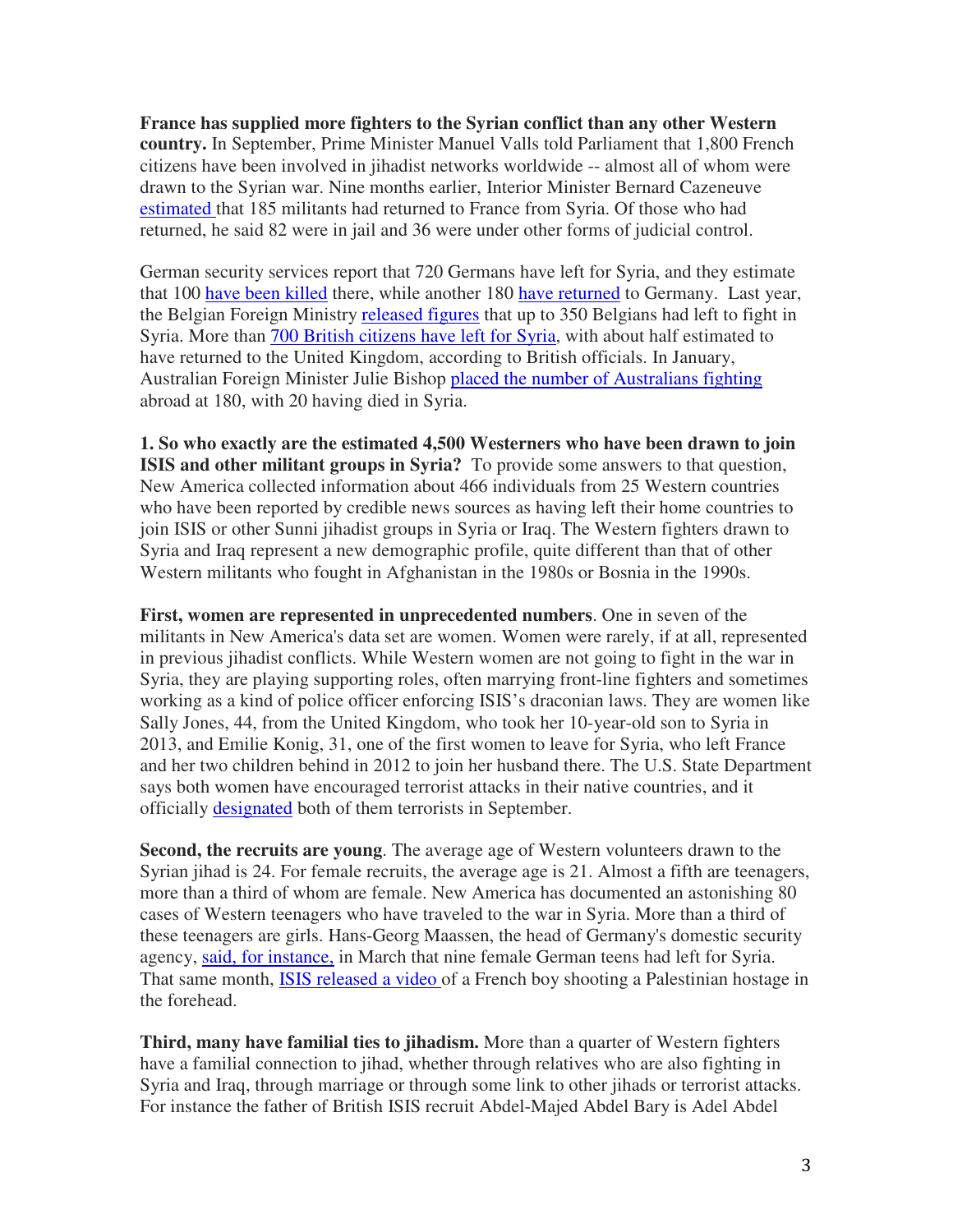Bary, who was convicted in New York for his role in the 1998 U.S. embassy bombings in Kenya and Tanzania. Of those with a familial link, one third are through marriage, many of them marriages between female recruits and male fighters conducted after they arrive in Syria. Three-fifths of Western fighters with familial ties to jihad have a relative who has also left for Syria. For example, the Deghayes family in the United Kingdom had three sons, ages 16 to 20, fighting in Syria together.

**Fourth, the Americans drawn to the Syrian jihad -- 250 who have tried or have succeeded in getting to Syria -- share the same profile as the Western fighters overall: Women are well-represented, and the volunteers are young, and many have family ties to jihad**. One in six of the Americans drawn to the Syrian conflict are women. The average age of the American militants is 25, with a fifth still in their teens. Almost a fifth of the American militants have a familial connection to jihad. The American recruits are, perhaps unsurprisingly, particularly active online: Around nine out of 10 American militants are active in online jihadist circles.

**Fifth, for Western militants, the wars engulfing Syria and Iraq have often proved deadly.** Almost half of the male fighters and 6% of the female recruits have been killed in Syria or Iraq.

**Sixth, few of the Western fighters who have traveled to Syria and Iraq are in government custody**. Only one-fifth of Western fighters in New America's data set are in custody, and more than two-fifths of individuals are still at large. (As indicated above, around half the Western militants were killed in the conflicts in Syria or Iraq.)

**Seventh, the most popular route to Syria is through Turkey.** Almost half of the Western foreign fighters made their way to Syria or Iraq via Turkey. Only one of the militants is documented as attempting to use an alternative route via Lebanon. For the rest of the Western militants, it's not clear from the public record how they arrived in Syria.

**Eighth, where an affiliation can be determined, the majority of the Western fighters have joined ISIS**: Three-fifths have joined ISIS, while only a tenth have joined al Qaeda's affiliate in Syria, known as al Nusra Front, and one-seventh have joined other smaller militant groups.

**2. How these Westerners are recruited: Propaganda and motivations.** Who is inspiring these militants to give up their often-comfortable lives in the West for the rigors of the war zone in Syria? Based on court records and press reports, New America has identified several Western militants acting as online recruiters. Among them are a number of Americans. For instance, Abdi Nur, a 20-year-old from Minnesota, allegedly took on the role of online recruiter after leaving for Syria in the summer of 2014. A complaint filed in November that charged six Minnesota men with trying to go to join ISIS accuses Nur of acting as an online recruiter and providing encouragement and advice to the men via Kik and other social media platforms from Syria. Another is Hoda Muthana, a 20-year-old American woman from Alabama, was identified by BuzzFeed as the individual behind the Twitter account Umm Jihad, which encouraged militants to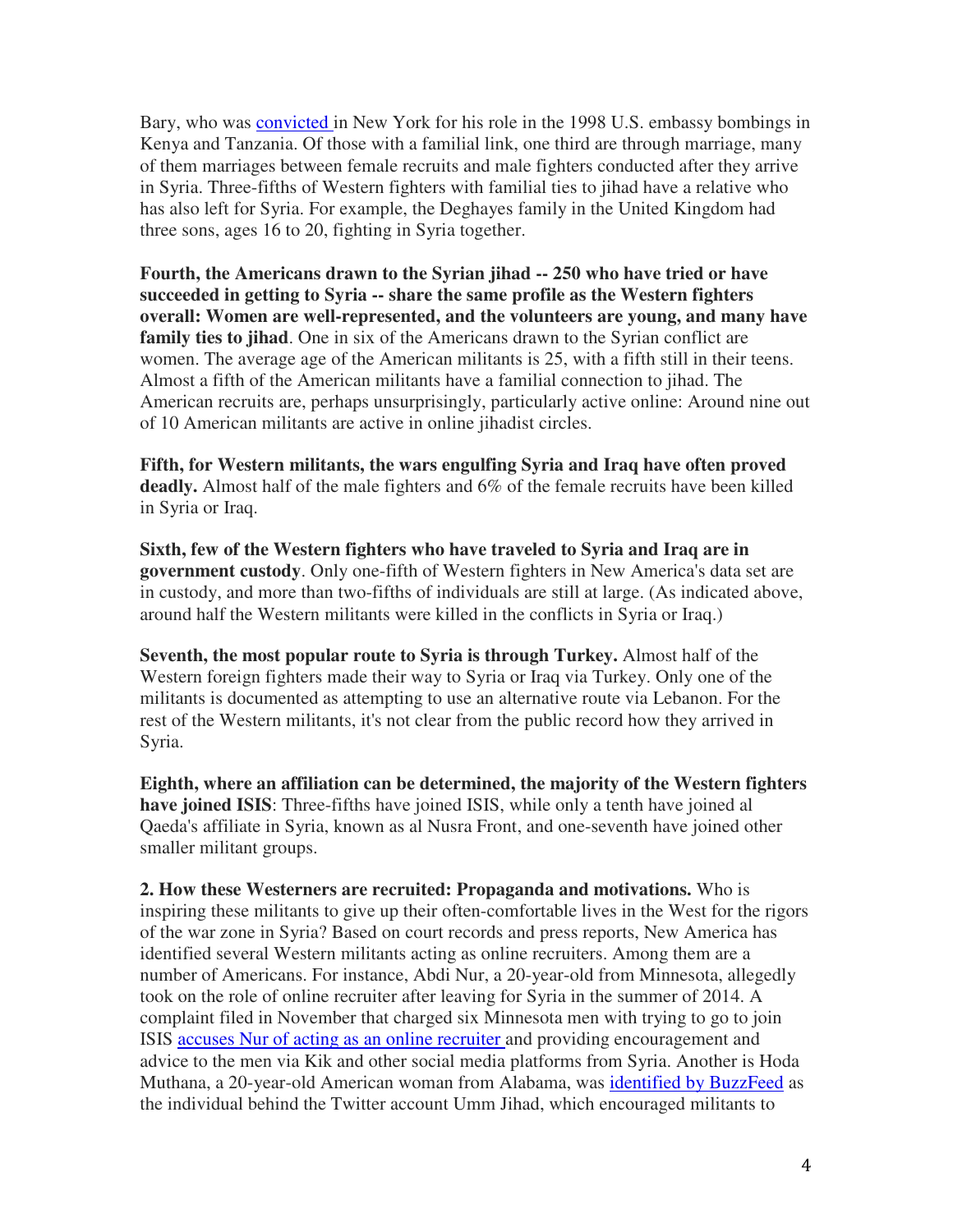leave for Syria.

ISIS has disseminated two online guidebooks to encourage its Western recruits. In 2015, ISIS published its how-to guides *Hijrah* and "How to Survive in the West." *Hijrah*  provided potential fighters with detailed packing lists -- advice on how to get to Turkey and dupe customs officials into issuing visas for the country; Twitter accounts of fighters living in Syria who can facilitate their travel; and even suggestions for recruits to assess their personality strengths and weaknesses before leaving home to prepare themselves better for jihad.

"How to Survive in the West" is a guide on how to "be a secret agent" in a Western country, giving readers tips on the making of Molotov cocktails, bombs and cell phone detonators; hiding weapons in secret compartments of vehicles, in the same fashion as gangs; and how to identify and evade police surveillance, even suggesting that readers watch the Jason Bourne film series for tips on employing evasion tactics.

What motivates many of these Western fighters to travel to a dangerous war zone with which most have no prior connection? A review of both ISIS propaganda and reporting on the individual cases in New America's data set suggests the answer is a mishmash of motivations that ISIS has picked up on as part of its recruiting strategy, including opposition to Syrian dictator Bashar al-Assad, religious invocations of the spiritual benefit of participating in jihad, the belief that religious duty requires living under ISIS's so-called caliphate, anger and alienation from Western society, and for some the "cool" factor of participating in a war.

Here are the rationales for joining ISIS that are provided by a couple of ISIS's alleged American recruits: Abdi Nur, the 20-year-old Minnesotan, tweeted: "Jihad Is The Greatest Honor For Man So Come On And Join Dawla Ya Iqwa (you brothers of the Islamic State])." Nur later explained to his sister: "If I didn't care I wouldn't have left but I want jannah (paradise) for all of us." Authorities say Chicago teen Hamzah Khan left a letter for his parents before attempting to travel to Syria in 2014, explaining that "there is an obligation to 'migrate' to the 'Islamic State." He was charged with material support of ISIS and has pleaded not guilty.

**3. Threat to the United States by ISIS's American recruits. Four years into the Syrian civil war, little evidence has emerged to support the notion that returning fighters from Syria pose a great threat to the United States**. In the United States, there has only been one case of a fighter returning from Syria and allegedly plotting an attack. Abdirahman Sheik Mohamud, 22, of Columbus, Ohio, left for Syria in April 2014 and fought there before returning home around two months later. The government alleges that a cleric in Syria told Mohamud that he should return to the United States to conduct an act of terrorism and that he discussed some kind of plan (with an informant) to kill American soldiers at a military base in Texas. He has pleaded not guilty to a charge of providing material support to a terrorist group.

Speaking at the Council on Foreign Relations in March, Director of National Intelligence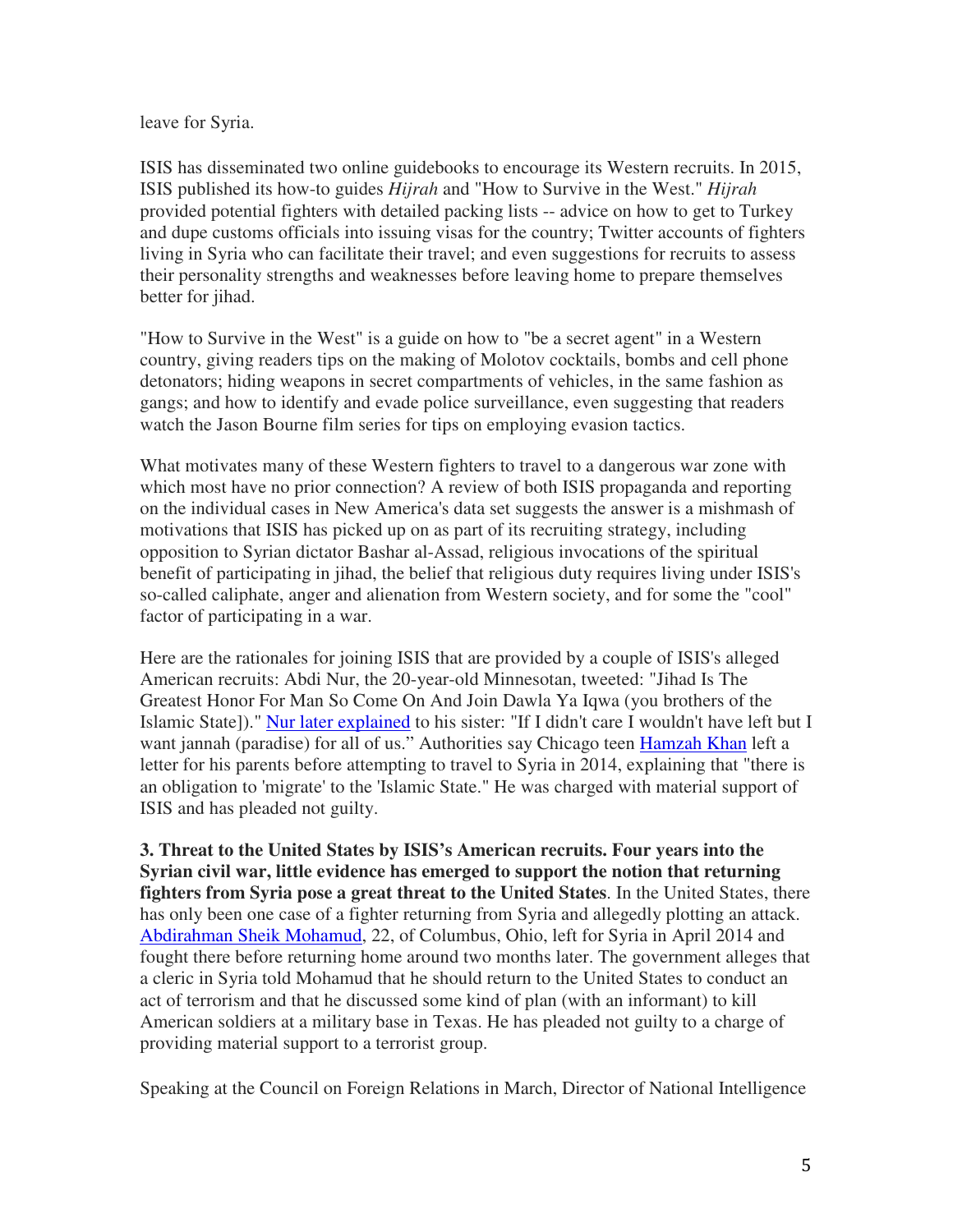James Clapper said that about 40 individuals had returned from Syria. "We have since found they went for humanitarian purposes or some other reason that don't relate to plotting," he said.

We identified 23 Americans who actually reached Syria, 46 individuals who attempted or plotted to travel to Syria but were unsuccessful in doing so, and 14 who provided support to others fighting or seeking to fight in Syria.

Instead of being a launch pad for attacks at home, Syria turned out to be a graveyard for the few Americans who made it to the war zone. Of the 23 individuals who reached Syria, nine died there. For instance, Floridian Moner Abu Salha died conducting a suicide bombing in northern Syria last year, and Douglas McAuthur McCain was killed fighting for ISIS. Nine of the Americans who reached Syria remain at large, while five American fighters who returned to the United States from Syria were taken into custody.

**Rather than being an easy target for ISIS recruits, the United States benefits from a series of layered defenses that make returning and plotting a sophisticated attack undetected quite difficult.** It takes more than a plane ticket for a returning fighter to conduct a sophisticated attack: they also have to gather arms, conduct surveillance, and carry out the attack undetected. This is difficult as Muslim communities have often reported suspicious activity and law enforcement has instituted an aggressive effort using informants and other investigative tools to prevent such an occurrence. According to New America's data, Muslim communities and family members have provided tips in 28 percent of the 330 jihadist terrorism related cases since 9/11, and in about 8 percent of cases, other individuals have reported suspicious activity. Almost half of the 330 individuals accused of jihadist terrorism-related crimes since 9/11 have been monitored by an informant.<sup>2</sup> Even in the case of Moner Abu Salha, which is certainly not a success story given his return undetected to the United States after training with the al-Qaeda affiliate in Syria, when he started to try to recruit Americans to go to Syria, a tip put him on the government's radar.<sup>3</sup>

In assessing the threat posed by returning American fighters, it is worth putting the current Syrian conflict into historical perspective. The historical comparison most people are aware of is the Afghan war against the Soviets and the ensuring civil war, which helped launch Osama bin Laden's al-Qaeda. Though an important cautionary tale, much has changed since then that makes it a weak comparison for how "blowback" from Syria might affect the United States.<sup>4</sup> For example, on  $9/11$ , there were 16 people on the U.S. "no fly" list. Today, there are more than 48,000 people. In 2001, there were 32 Joint Terrorism Task Force "fusion centers," where multiple law enforcement agencies work together to chase down leads and build terrorism cases. Now there are  $104$  centers.<sup>5</sup> A decade ago, the U.S. Department of Homeland Security, National Counterterrorism

 $\overline{a}$ 

<sup>&</sup>lt;sup>2</sup> "Homegrown Extremism 2001-2015." New America. http://securitydata.newamerica.net/extremists/analysis.

<sup>3</sup> Sterman, David. "The Traveling Terrorism Fallacy." *Weekly Wonk*. 9/4/2014. http://weeklywonk.newamerica.net/articles/travelingterrorism-fallacy/.

<sup>4</sup> The section below is drawn from Peter Bergen et al. "2014 Jihadist Terrorism and Other Conventional Threats," *Bipartisan Policy Center*, September 2014.<br><sup>5</sup> Eederal Bureau of Inves

Federal Bureau of Investigation. "Protecting America from Terrorist Attack: Our Joint Terrorism Task Forces." Federal Bureau of Investigation. Accessed August 5, 2013. http://www.fbi.gov/about-us/investigate/terrorism/terrorism\_jttfs.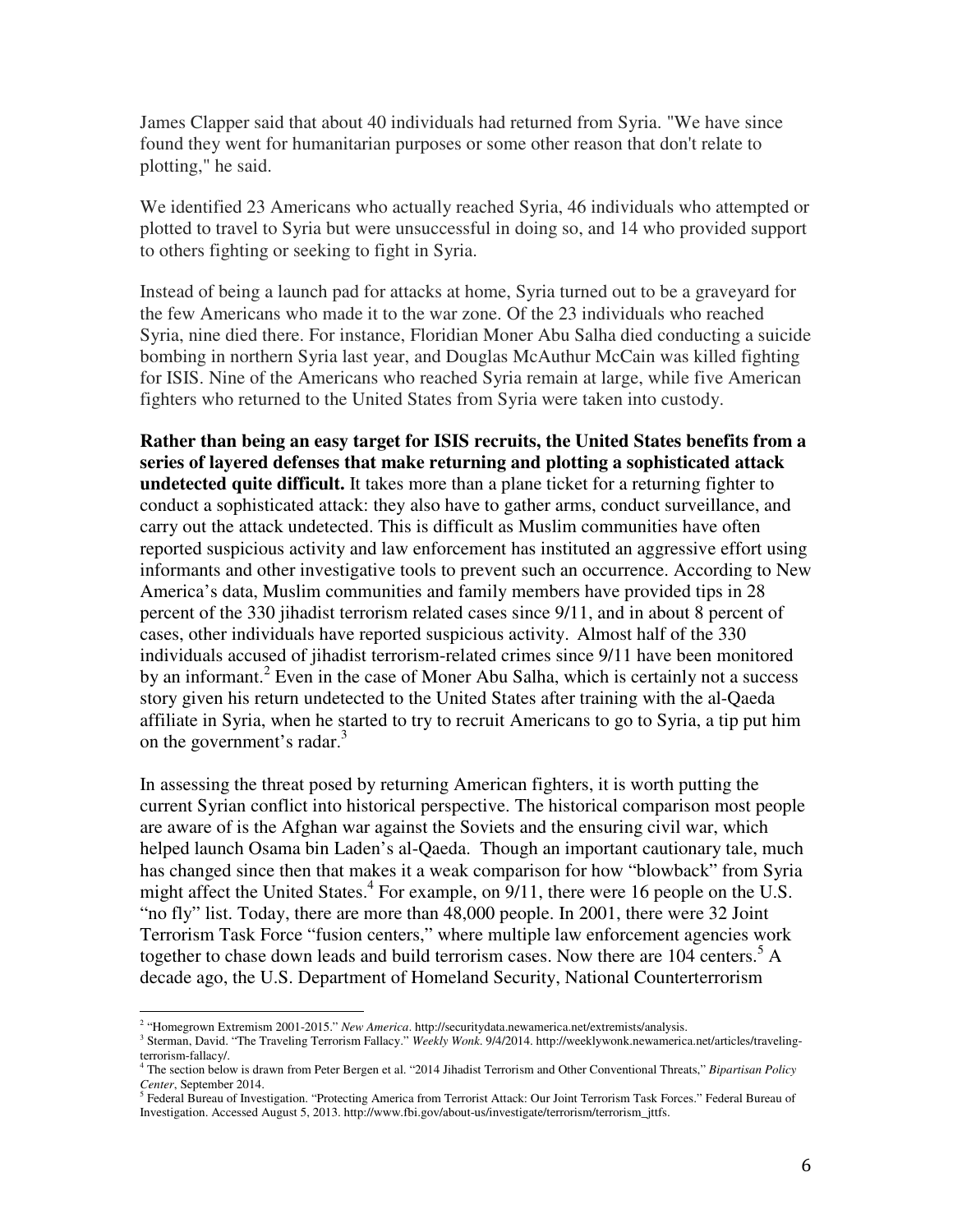Center, Transportation Security Administration, Northern Command, and Cyber Command didn't exist. In 2014, all of these new post-9/11 institutions make it much harder for terrorists to operate in the United States. The U.S. intelligence budget also grew dramatically after 9/11, with Congress giving the government substantial resources with which to improve its counterterrorism capabilities. In 2013, the United States allocated \$72 billion to intelligence collection and other covert activities.<sup>6</sup> Before  $9/11$ , the budget was around one third of that figure: \$26 billion.

Perhaps of most relevance to the issue of returning fighters is that prior to 9/11, the U.S. law enforcement community demonstrated little interest in investigating or prosecuting individuals who traveled abroad to fight in an overseas jihad. Today, the U.S. government considers such persons to be a serious concern and tracks their activities.

A post-9/11 American fighter flow to jihadist groups abroad that sparked fears but turned out not to be a real threat to the United States was Al-Shabaab's recruitment of American fighters to wage war in Somalia. According to a review by New America, no American fighter who fought in the conflict in Somalia returned to plot an attack in the United States. Instead, about one third of the individuals known to have traveled to fight in Somalia died there, either as suicide bombers or on the battlefield, while others were taken into custody upon their return.<sup>7</sup>

There are, however, worrisome cases of returning militants to the United States since 9/11 that attempted serious attacks. The United States' experience with Americans fighting or training in Afghanistan and Pakistan provides an illustration of what a more serious returnee threat might look like. Najibullah Zazi, Adis Medunjanin, and Zarein Ahmedzay, who all grew up in New York City, traveled to Pakistan, where they ended up receiving training from al-Qaeda, and were sent back to the United States where they were part of a serious plot to bomb the New York City subway in the fall of 2009. On May 1, 2010, Connecticut-based Faisal Shahzad, who was trained in bomb-making techniques in Pakistan by the Pakistani Taliban, left a car bomb undetected in New York City's Times Square that failed to properly explode.

**Acts of violence by Americans inspired by, but with no direct connection to the terrorist groups in Syria, pose a more immediate challenge than attacks by returning fighters from Syria**. As FBI Director James Comey noted in September 2014 while referring to the December 2013 arrest of Terry Loewen, who was accused of plotting an attack on Wichita Airport in Kansas after being radicalized online: "We have made it so hard for people to get into this country, bad guys, but they can enter as a photon and radicalize somebody in Wichita, Kansas." At the time, Comey also noted that ISIS lacked the capability for a sophisticated attack in the United States.<sup>8</sup>

 $\overline{a}$ 

9/25/2014. http://www.wsj.com/articles/fbi-director-cites-online-terror-recruiting-training-damps-subway-plot-claim-1411688762.

<sup>6</sup> Intelligence Resource Program. "Intelligence Budget Data." Federation of American Scientists. Accessed August 25, 2014. http://fas.org/irp/budget/.

<sup>7</sup> Bergen, Peter and David Sterman. "ISIS Threat to U.S. Mostly Hype." *CNN*. 9/5/2014.

http://edition.cnn.com/2014/09/05/opinion/bergen-sterman-isis-threat-hype/.

<sup>8</sup> Kendall, Brent and Jay Solomon. "FBI Cites Online Terror Recruiting, Training, Damps Subway-Plot Claim." *Wall Street Journal*.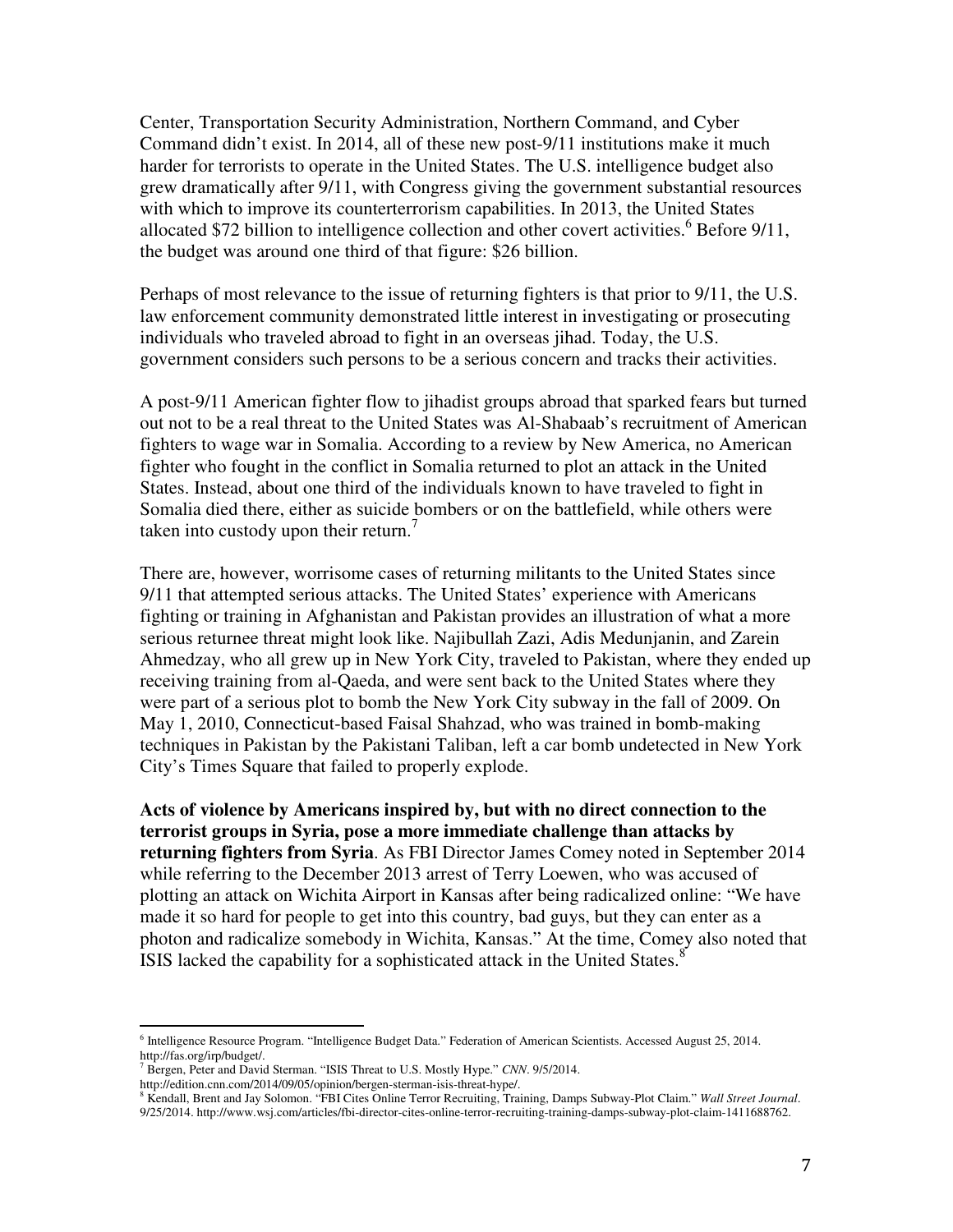On May 3, 2015, the United States saw its first actual attack inspired by ISIS along the lines of similar ISIS-inspired attacks in Ottawa, Copenhagen, and Paris. Two men were killed by police after opening fire at a contest to draw cartoons of the Prophet Mohammed in Garland, Texas, organized by the American Freedom Defense Initiative. The event featured right-wing Dutch politician Geert Wilders, who had been named on an al-Qaeda hit list. One of shooters, Elton Simpson, had previously been convicted of making a false statement to the FBI regarding plans to travel to Somalia. Before conducting the attack Simpson tweeted his allegiance to ISIS.<sup>9</sup> Simpson, a 30-year-old resident of Phoenix, Arizona, who was born in Illinois and converted to Islam during his youth, was joined in the attack by his roommate Nadir Soofi, a 34-year-old who was born in Garland.

The shooting in Texas is not a lone case. While the United States has seen only one possible case of a domestic attack plot by a returned fighter from Syria, it has seen a number of alleged Syria-related plots to conduct violence that were inspired by the propaganda put out by ISIS. For instance, in March, the United States unsealed charges against Hasan Edmonds, a 22-year-old member of the National Guard, and his cousin Jonas Edmonds, alleging that Hasan Edmonds had sought to travel to fight with ISIS and that they had plotted to have Jonas Edmonds conduct an attack against a military facility. The plot was monitored by an undercover officer.<sup>10</sup> They have pleaded not guilty. In April, the United States charged John T. Booker and Alexander Blair with an alleged plot to bomb Fort Riley, in Kansas, in support of ISIS.<sup>11</sup> The two men were monitored by an informant. They have pleaded not guilty. The same month, the United States charged two New York City women, Noelle Velentzas and Asia Siddiqui, in relation to a domestic attack plot in support of ISIS. The two women were monitored by an undercover officer. According to the complaint, Siddiqui had regular contact with members of Al Qaeda in the Arabian Peninsula. When FBI agents arrested Velentzas and Siddiqui in Queens, they seized propane tanks, soldering tools, a pressure cooker, fertilizer, and bomb making instructions.<sup>12</sup>

**4. Threats to the United States by non-American ISIS recruits.** Many fighters from countries other than the United States have traveled to fight in Syria and could pose a potential threat to the United States. So far we have not seen a case of a foreign fighter from another country traveling to the United States to conduct an attack. However, the large number of foreign fighters traveling to fight in Syria from other countries magnifies the potential threat of an infiltration attack, especially given the high numbers of foreign fighters from countries that enjoy the Visa Waiver Program with the United States, such

 $\overline{a}$ 

<sup>9</sup> Ahmed, Saeed, Ed Lavendera, and Joe Sutton. "Garland, Texas, shooting suspect linked himself to ISIS in tweets" *CNN*. 5/4/2015. http://www.cnn.com/2015/05/04/us/garland-mohammed-drawing-contest-shooting/

<sup>10</sup> "US Army National Guard Soldier and his Cousin Arrested for Conspiring to Support Terrorism (ISIL)." *Department of Justice*. 3/26/15. http://www.justice.gov/opa/pr/us-army-national-guard-soldier-and-his-cousin-arrested-conspiring-support-terrorism-isil. <sup>11</sup> "Second Topeka Man Charged in Connection with Car Bomb Plot." *U.S. Attorney's Office*. 4/10/15.

http://www.fbi.gov/kansascity/press-releases/2015/second-topeka-man-charged-in-connection-with-car-bomb-plot; Criminal Complaint, United States v. Blair, No. 15-mj-5040-KGS (D. Kansas, Apr. 10, 2015).

<sup>12</sup> "Two Queens Residents Charged with Conspiracy to Use a Weapon of Mass Destruction." *U.S. Attorney's Office*. 4/2/15. http://www.fbi.gov/newyork/press-releases/2015/two-queens-residents-charged-with-conspiracy-to-use-a-weapon-of-massdestruction; Letter to Judge Pohorelsky at 2, United States v. Velentzas, No. 1:15-mj-00303-VVP (E.D.N.Y., Apr. 1, 2015); Complaint and Affidavit in Support of Arrest Warrant at 3, United States v. Velentzas, No. 1:15-mj-00303-VVP (E.D.N.Y., Apr. 1,  $2015$ ).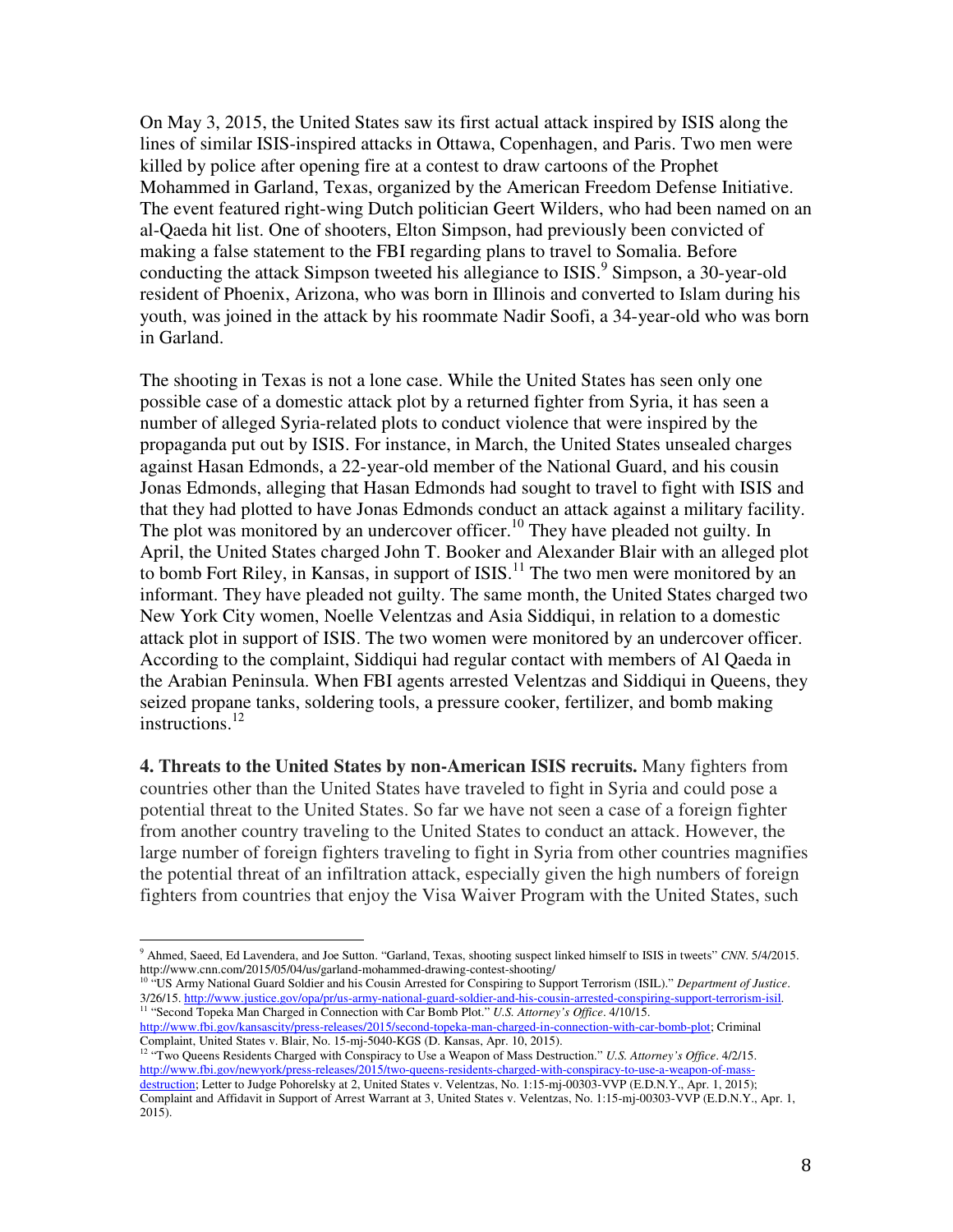as Australia, Belgium, France, Germany, the Netherlands and the United Kingdom.

Tracking the many foreign fighters from Western countries who have gone to Syria and who have returned to the West poses a greater challenge, given their larger numbers, than tracking the handful of returning American fighters. With the large numbers of Europeans traveling to fight in Syria, nations such as France and Germany are reporting significant strain on their ability to monitor returnees effectively. In December, Germany's federal prosecutor general, Harald Range, said of the number of terrorism cases being prosecuted in his country, "We are at the limits of our capacity," adding that new cases kept emerging. "What worries me is the speed with which people are radicalizing, or being radicalized. We are facing a phenomenon which needs a broad strategy of prevention."

Each French individual placed under surveillance requires 25 agents to maintain roundthe-clock monitoring, and the strain on resources produced by ever increasing numbers of militants who need to be monitored was in part behind the failure to maintain surveillance of the Kouachi brothers, who conducted the attack on the Charlie Hebdo magazine in Paris earlier this year. It would take many thousands of agents to monitor each of the more than a 1,000 Frenchmen reportedly involved in the Syrian war, and France simply doesn't have that kind of manpower. The fact that a French prosecutor says that one of the Paris attackers on November 13 was a French national who was known to police is an indicator of how difficult tracking all of these militants has proven to be.

**5. ISIS expands it reach.** ISIS controls territory in Syria and Iraq that by some estimates is the size of the United Kingdom, and it lords over millions of people in both countries. The group has also secured pledges of allegiance from two dozen militant organizations from around the Muslim world, including in the Sinai and Egypt's neighbor Libya, while around 10 other groups have declared some form of solidarity with ISIS. The key to ISIS's success is not the group's military strength — ISIS in Syria and Iraq may number only about 20,000 to 30,000 fighters — but the weaknesses of the regimes where the group is doing well.

## **Think of the Sunni militant group ISIS as a pathogen that preys on weak hosts in the Muslim world. In fact, there something of a law: The weaker a Muslim state the stronger will be the presence of ISIS or like-minded groups.**

In 2014 ISIS seized huge swaths of Iraq, exploiting the fact that the country had been in a civil war for more than a decade and the Iraqi government had pursued a policy of excluding Sunnis from power. ISIS is one of the most powerful players in Syria because the country has been embroiled in a civil war since 2011 and the regime of Bashar al-Assad has imposed a reign of terror on its Sunni population, including the use of chemical weapons and widespread torture. For the moment, ISIS and the countries allied against it, including the United States, have come to something of a stalemate in Iraq and Syria.

ISIS also has a significant foothold in Libya because the country is embroiled in a civil war, which was instigated by the U.S.-led overthrow of Libyan dictator Moammar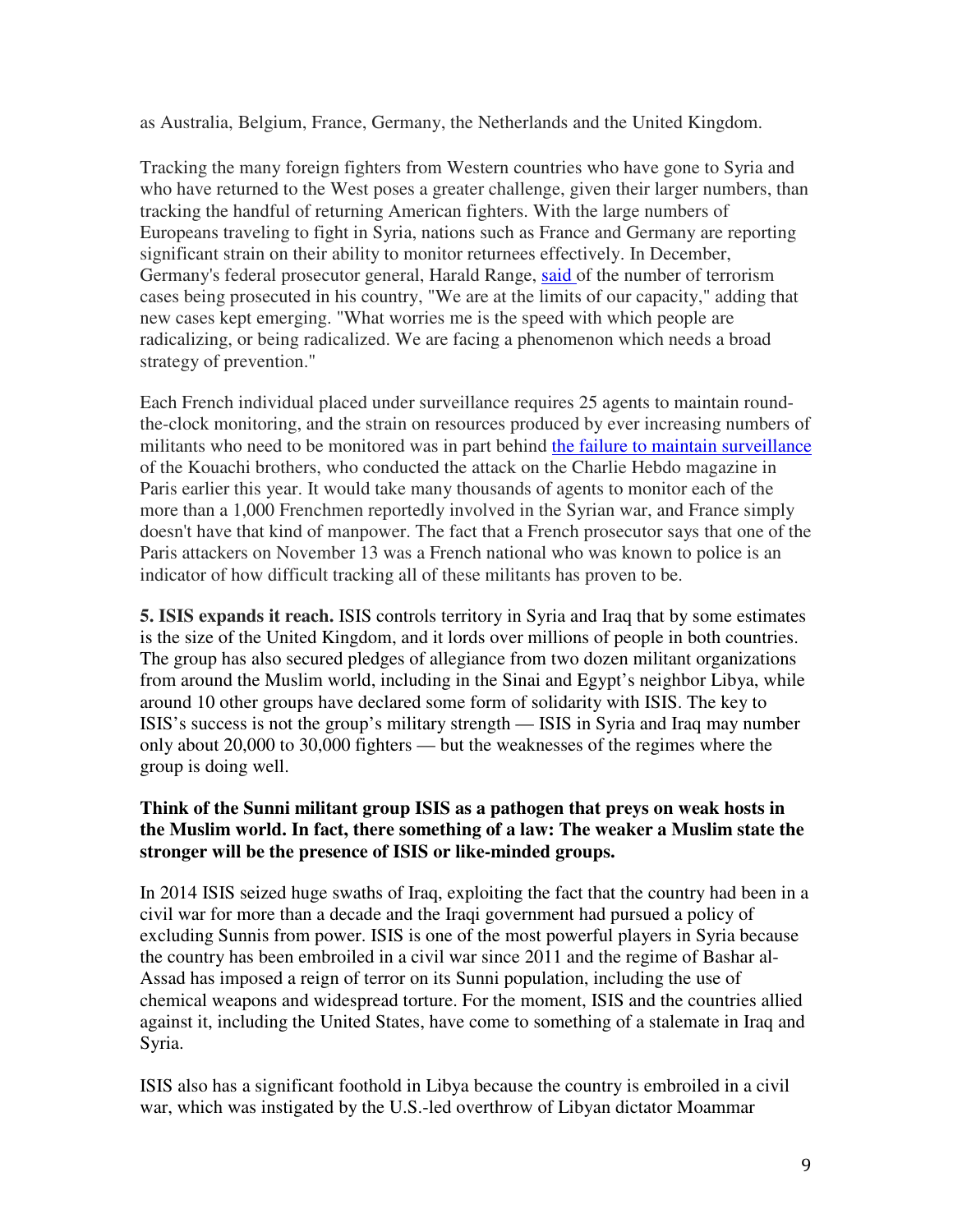Gadhafi four years ago. (This move may turn out to be the most significant foreign policy blunder of the Obama administration, as there was no serious American plan for what would follow Gadhafi — the same negligence that had characterized George W. Bush's overthrow of Iraqi dictator Saddam Hussein.) ISIS is growing in Egypt because a military dictator who seized power in a coup leads the country, and he has brutally quashed all forms of dissent, including criminalizing the Muslim Brotherhood, which has many millions of members in Egypt and had formed the previous government. It's fertile soil for ISIS, which had done particularly well in the Sinai, leading an insurgency there that has killed hundreds.

When ISIS first gained significant ground in Iraq and Syria in 2014, it focused almost entirely on its actions there and encouraged its overseas followers to join the jihad. Writing in the third issue of *Dabiq*, its English-language online magazine, an ISIS writer asserted, "This life of jihad is not possible until you pack and move to the Khilafah," meaning to leave your home and travel to ISIS's areas of control in Iraq and Syria.

**In the past weeks, ISIS has shifted its strategy, attacking on a large scale outside of Iraq and Syria.** The group claimed responsibility for the downing of the Russian Metrojet carrying 224 passengers and crew on October 31 in the Sinai in Egypt. Although the investigation of the crash has not been completed, there is little reason to discount this claim. On November 12 ISIS suicide bombers killed 43 in a Shia-dominated area of Beirut, the worst bombing since the Lebanese civil war ended in 1990. The very next day the team of ISIS militants attacked at multiple locations in Paris.

**At the same time, the US-led coalition has scored two important tactical victories against ISIS.** The first is the reported assassination of "Jihadi John," the notorious British terrorist who starred in many of ISIS's beheading videos. U.S. officials now say they are "reasonably certain" that he was killed in a drone strike. An investigation by the *Washington Post* found that he was Mohammed Emwazi, Kuwait-born and Londonraised. Jihadi John's death would mean justice for the man who presided over ISIS's most notorious kidnappings and murders, which included four Americans, two British citizens and two Japanese hostages. It would also show that more than a year after the murder of American journalist James Foley--the first of Jihadi John's Western victims to appear in an ISIS video--U.S. intelligence is finally developing quite reliable intelligence inside Raqqa, ISIS's de facto capital in Syria, where Jihadi John was targeted in the American drone strike. However, there is no evidence suggesting that Jihadi John was an important spiritual leader of the group, as ISIS leader Abu Bakr al-Baghdadi is, nor is there any evidence that he played any kind of important military role for ISIS. Therefore, while Jihadi John's death would surely be a psychological victory in the war against ISIS, it is nothing more than that.

The second tactical victory against ISIS will likely have far greater significance: It is the seizure last week of the town of Sinjar in Iraq by Kurdish forces. Sinjar sits along the road that connects Raqqa with ISIS's de facto capital in Iraq, the city of Mosul. The seizure of Sinjar will help put pressure on ISIS in both Mosul and Raqqa, as ISIS forces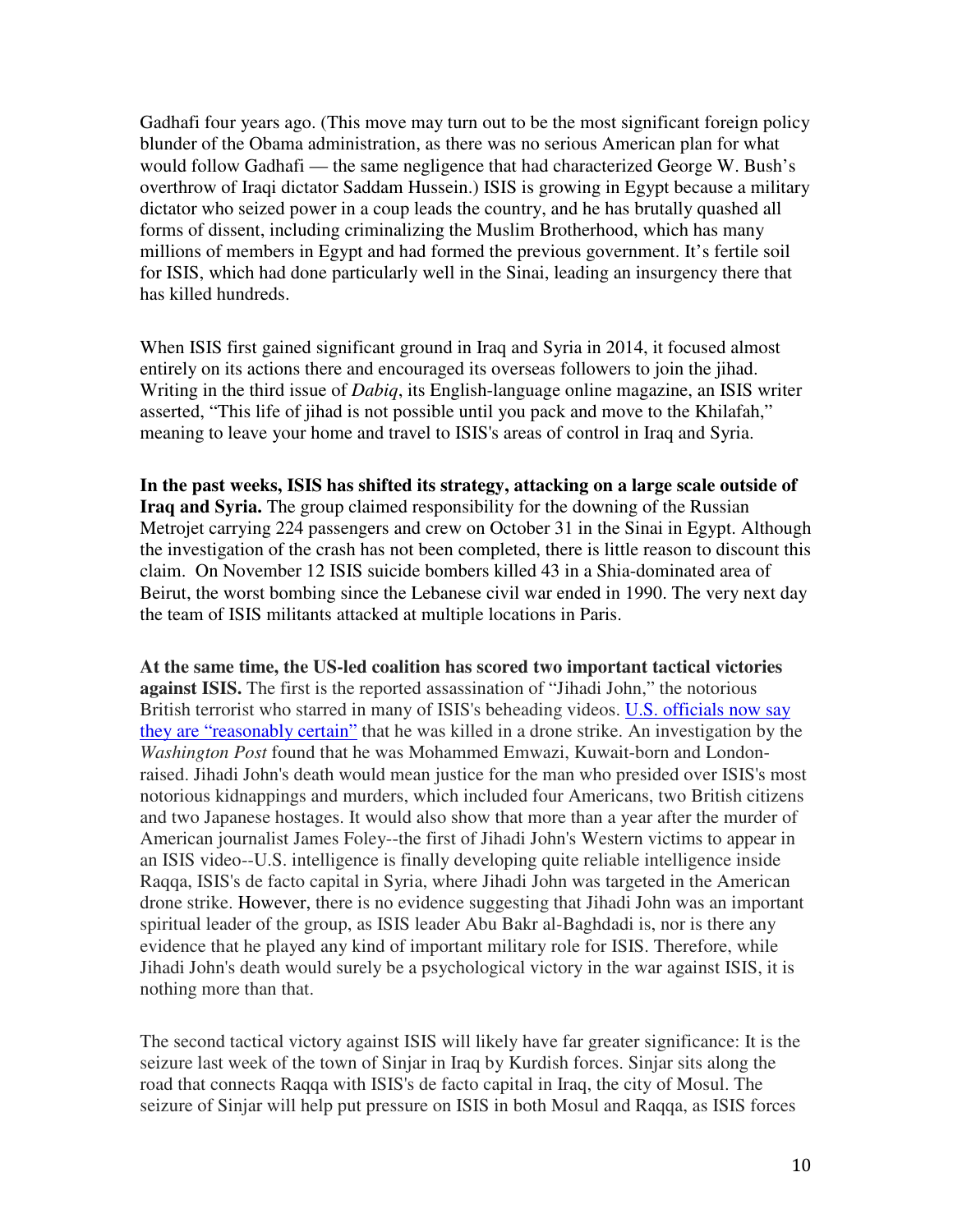in these cities can no longer easily reinforce each other.

Neither of these tactical victories are, however, strategic victories such as would be the capture of Raqqa or of Mosul or of the other significant Iraqi city held by ISIS, Ramadi. President Obama told ABC News last week that ISIS is "contained" and has not gained ground in Iraq or Syria, and there has also been progress in stemming the flow of foreign recruits trying to join the group. The president acknowledged that the coalition hasn't been able to "completely decapitate" ISIS's leadership.

Does this mean that the coalition against ISIS is locked in a stalemate with the terrorist army, or has the momentum of the military campaign started to shift against ISIS? In September, Gen. Martin Dempsey, the outgoing chairman of the Joint Chiefs of Staff, said that the war against ISIS was "tactically stalemated." Indeed, during this past year ISIS has retreated from the town of Kobani on the Syrian-Turkish border and it also lost the Iraqi city of Tikrit. Despite these losses, ISIS during the same time period captured the city of Ramadi in western Iraq as well as the town of Palmyra in Syria.

As the president noted, the stream of "foreign fighters" from around the Muslim world, which has consistently replenished ISIS's ranks, has been somewhat reduced. An estimated 30,000 foreign fighter volunteers have joined ISIS, averaging about 1,000 a month. Turkey, which had long been criticized by Western countries for allowing foreign fighters to move through its territory on their way to Syria, has started to clamp down on that traffic into Syria. Those efforts by the Turks are paying off, according to ISIS itself. In early 2015, ISIS posted advice in one of its English-language online publications to would-be foreign fighters, saying, "It is important to know that the Turkish intelligence agencies are in no way friends of the Islamic State [ISIS]." Also, some 40 countries have also introduced new laws to prevent the recruitment of fighters to ISIS or have launched criminal investigations of militants who have joined the group. These developments are surely having some effect on ISIS's ability to recruit foreign fighters to its ranks.

Although it has not enjoyed any of the kind of success that ISIS has, al-Qaeda is also benefiting from the crisis of governance that has gripped much of the Middle East since the Arab Spring in 2011. The civil war in Yemen precipitated by the Arab Spring has boosted al-Qaeda in the Arabian Peninsula, which is expanding its operations in southern Yemen. Al-Qaeda is also enjoying something of a comeback in the place from which it launched the 9/11 strikes: southern Afghanistan. Earlier this month U.S. and Afghan forces in Kandahar province destroyed "probably the largest" al-Qaeda training camp discovered during the 14-year Afghan War, according to Gen. John Campbell, the U.S. commander in Afghanistan.

#### **6. How to Defeat ISIS: Twelve Action Items:**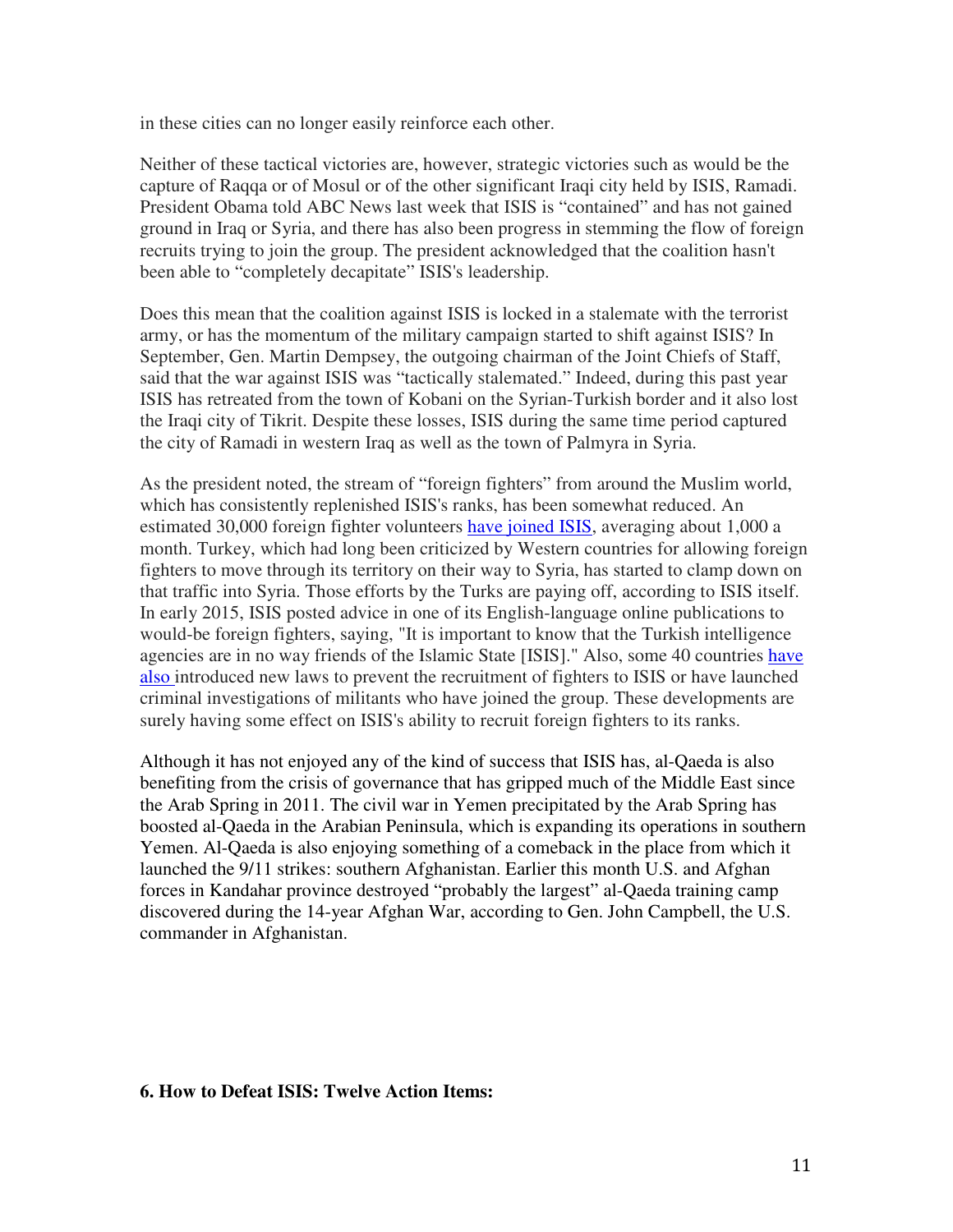1. Enlist defectors from ISIS to tell their stories publicly. Nothing is more powerful than hearing from former members of the group that ISIS is not creating an Islamist utopia in the areas it controls, but a hell on earth. The flow of "foreign fighters" to ISIS from around the Muslim world is estimated to be about 1,000 a month. Reducing that flow is a key to reducing ISIS manpower.

2. Amplify voices such as that of the ISIS opposition group Raqqa is Being Slaughtered Silently, which routinely posts photos online of bread lines in Raqqa, the de facto capital of ISIS in northern Syria, and writes about electricity shortages in the city. This will help to undercut ISIS propaganda that it is a truly functioning state.

3. Amplify the work of former jihadists like the Canadian Mubin Shaikh, who intervenes directly with young people online who he sees are being recruited virtually by ISIS.

4. Support the work of clerics such as Imam Mohamed Magid of Northern Virginia, who has personally convinced a number of American Muslims seduced by ISIS that what the group is doing is against Islam.

5. Keep up pressure on social media companies such as Twitter to enforce their own Terms of Use to take down any ISIS material that encourages violence. Earlier this year, Twitter quietly took down 2,000 accounts used by ISIS supporters, but the group continues to use Twitter and other social media platforms to propagate its message.

6. Keep up the military campaign against ISIS. The less the ISIS "caliphate" exists as a physical entity, the less the group can claim it is the "Islamic State" that it purports to be. That should involve more U.S. Special Forces on the ground embedded with Iraqi and other coalition forces and more U.S. forward air controllers calling in close air support strikes for those forces.

7. Applaud the work that the Turks have already done to tamp down the foreign fighter flow through their country to ISIS in neighboring Syria, and get them to do more.

8. Provide "off ramps" to young ISIS recruits with no history of violence, so that instead of serving long prison terms for attempting to join ISIS — as they presently do in the United States — they would instead serve long periods of supervised probation. This will help families that presently face a hard choice: If they suspect a young family member is radicalizing and they go to the FBI, that person can end up in prison for up to 15 years on charges of attempting to support ISIS; but if they don't go to the authorities and their child ends up traveling to Syria, he or she may well end up being killed there. Providing off-ramps would offer families a way out of this almost impossible choice.

9. Educate Muslim-American parents about the seductive messages that ISIS is propagating online.

10. Relentlessly hammer home the message that ISIS positions itself as the defender of Muslims, but its victims are overwhelmingly fellow Muslims.